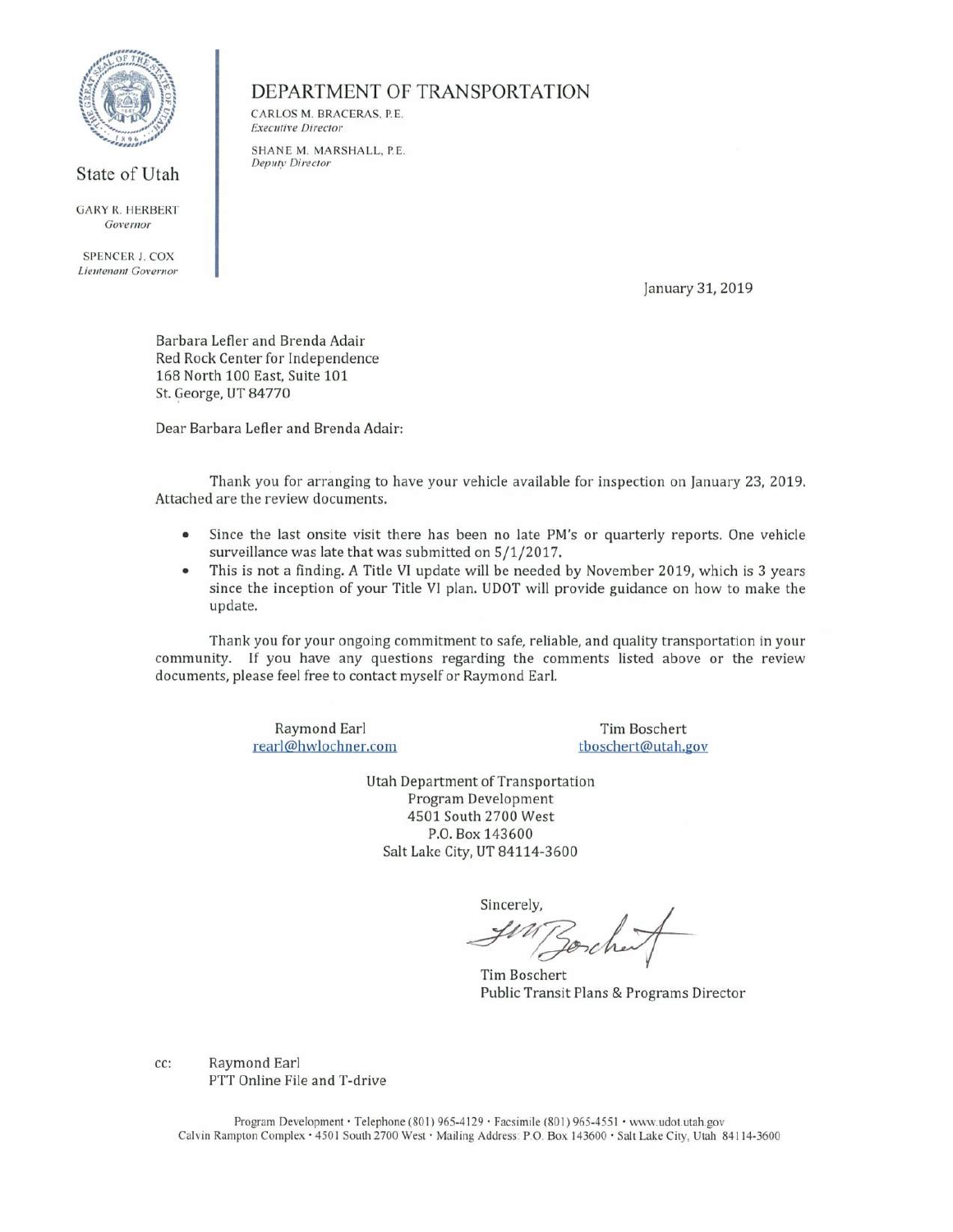# **UDOT PTT ADA Compliance Review Form**

| Agency Name Red Rock Center for Independence                               | Agency Rep Barbara Lefler, Brenda Adair |
|----------------------------------------------------------------------------|-----------------------------------------|
| Review Date 01/23/2019                                                     | Regend Earl<br>Reviewer Raymond Earl    |
| Number / Project Type (List all open grants) 138842 - Buy Small Bus (5310) |                                         |

#### **Pre-review Meeting with Program Manager**

| Discussion Item                | <b>Notes</b>                                                                                                                                                                                 |
|--------------------------------|----------------------------------------------------------------------------------------------------------------------------------------------------------------------------------------------|
| Grant types/activities/amounts | 5310 funds for new vehicle procurement providing demand responsive service; capital<br>expenses only; for a total of one contract is \$38,794 (federal share); PTT performed<br>procurement. |
| Any known issues?              | No known ADA issues.                                                                                                                                                                         |

| Applicability                                | Question                                                                                                                                                                             | Answer/Response/<br><b>Discussion</b>                                                   | <b>Verification Action</b>                                                                                                               | Finding |
|----------------------------------------------|--------------------------------------------------------------------------------------------------------------------------------------------------------------------------------------|-----------------------------------------------------------------------------------------|------------------------------------------------------------------------------------------------------------------------------------------|---------|
| Fixed route<br>service<br>providers          | Are new buses or rail vehicles ADA<br>accessible?                                                                                                                                    | N/A - demand response<br>service provided.                                              | Review buses /<br>vehicles in the field                                                                                                  | None    |
| Fixed route<br>service<br>providers          | Are used buses or rail vehicles<br>ADA accessible?                                                                                                                                   | $N/A$ – demand response<br>service provided and no used<br>buses procured.              | Review buses /<br>vehicles in the field.<br>If answer is no,<br>review good faith<br>documentation.                                      | None    |
| Fixed route<br>service<br>providers          | Are remanufactured buses or rail<br>vehicles ADA accessible?                                                                                                                         | $N/A$ – demand response<br>service provided and no<br>remanufactured buses<br>procured. | Review buses /<br>vehicles in the field.<br>If answer is no,<br>review engineering<br>analysis showing<br>adverse structural<br>effects. | None    |
| Fixed route<br>service<br>providers          | If the subrecipient contracts for<br>fixed route service, including<br>commuter bus service, how does<br>the subrecipient know that all<br>buses used for service are<br>accessible? | N/A - demand response<br>service provided.                                              | Discuss process of<br>verification.                                                                                                      | None    |
| Demand<br>responsive<br>service<br>providers | Has the subrecipient purchased<br>new vehicles that are not<br>accessible for demand responsive<br>service, including route deviation<br>service? If yes:                            | No, vehicle is accessible.                                                              | Review buses /<br>vehicles in the field.                                                                                                 | None    |
|                                              | Is the subrecipient<br>a)<br>providing equivalent<br>service as defined by 49<br>CFR 37.77 (c) and<br>37.105?                                                                        | N/A, vehicle is accessible.                                                             | Review usage<br>statistics and service<br>provided with<br>subrecipient to<br>ensure equivalent<br>service requirements                  | None    |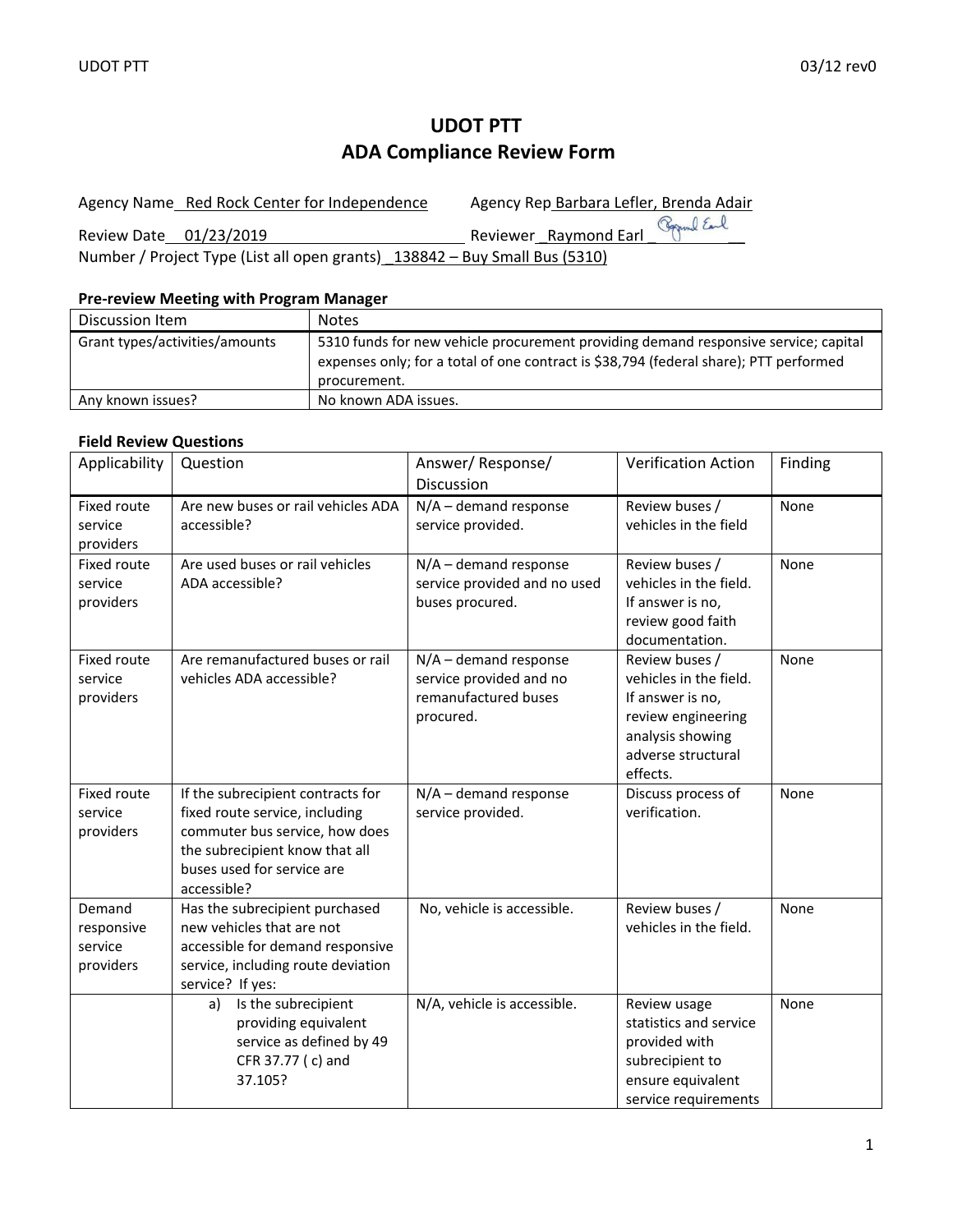| Applicability     | Question       |                                                   | Answer/Response/<br>Discussion  | <b>Verification Action</b>  | Finding |
|-------------------|----------------|---------------------------------------------------|---------------------------------|-----------------------------|---------|
|                   |                |                                                   |                                 |                             |         |
|                   |                |                                                   |                                 | are met.                    |         |
|                   | b)             | Has the subrecipient                              | N/A, vehicle is accessible.     | Review and get a            | None    |
|                   |                | documented its analysis<br>of equivalent service? |                                 | copy of the analysis.       |         |
|                   | $\mathsf{c}$ ) | Has the subrecipient                              | N/A, vehicle is accessible.     | Get copy of                 | None    |
|                   |                | submitted a certification                         |                                 | certification or check      |         |
|                   |                | of equivalent service to                          |                                 | with the Program            |         |
|                   |                | PTT?                                              |                                 | Manager.                    |         |
| <b>Facilities</b> |                | Since the last review, has the                    | No.                             | Review facility and         | None    |
|                   |                | subrecipient constructed any new                  |                                 | take pictures of            |         |
|                   |                | transit facilities? If yes, are they              |                                 | accessibility.              |         |
|                   | accessible?    |                                                   |                                 |                             |         |
| <b>Facilities</b> |                | Since the last review, has the                    | No.                             |                             | None    |
|                   |                | subrecipient altered any transit                  |                                 |                             |         |
|                   |                | facilities in any way? If yes:                    |                                 |                             |         |
|                   | a)             | Were the modifications                            | N/A, no facilities constructed  | <b>Review modifications</b> | None    |
|                   |                | in accordance with 49                             | or altered.                     | and take pictures.          |         |
|                   |                | CFR 37.9 and Subpart C                            |                                 |                             |         |
|                   |                | to 49 CFR 37? If no:                              |                                 |                             |         |
|                   | b)             | Has the subrecipient                              | N/A, no facilities constructed  | Review and get copy         | None    |
|                   |                | provided documentation                            | or altered.                     | of documentation.           |         |
|                   |                | sufficient to support the                         |                                 |                             |         |
|                   |                | determination that the                            |                                 |                             |         |
|                   |                | facility was made                                 |                                 |                             |         |
|                   |                | accessible to the                                 |                                 |                             |         |
|                   |                | maximum extent feasible                           |                                 |                             |         |
|                   |                | or that costs of                                  |                                 |                             |         |
|                   |                | alterations required to                           |                                 |                             |         |
|                   |                | the path of travel were                           |                                 |                             |         |
|                   |                | disproportionate to the                           |                                 |                             |         |
|                   |                | overall alterations in                            |                                 |                             |         |
|                   |                | terms of cost and scope?                          |                                 |                             |         |
|                   |                | Review                                            |                                 |                             |         |
| All vehicles /    |                | What is the subrecipient's policy                 |                                 | Review written              |         |
| service that      |                | or procedure for the following                    |                                 | policies and verify in      |         |
| require ADA       |                | ADA requirements:                                 |                                 | the field / vehicles.       |         |
| accessibility     |                |                                                   |                                 | Interview drivers on        |         |
|                   |                |                                                   |                                 | same questions.             |         |
|                   | a)             | Stop announcements on                             | Service is demand response,     |                             | None    |
|                   |                | fixed route vehicles?                             | not fixed route.                |                             |         |
|                   | b)             | Means of route                                    | Only one vehicle serves one     |                             | None    |
|                   |                | identification at stops                           | stop on any given day.          |                             |         |
|                   |                | served by multiple                                |                                 |                             |         |
|                   |                | vehicles on multiple                              |                                 |                             |         |
|                   |                | routes?                                           |                                 |                             |         |
|                   | c)             | Service animals on                                | Service would be provided to    |                             | None    |
|                   |                | vehicles and facilities?                          | any service animal. So far      |                             |         |
|                   |                |                                                   | they have never encountered     |                             |         |
|                   |                |                                                   | a service animal.               |                             |         |
|                   | d)             | Transporting devices                              | They transport all devices that |                             | None    |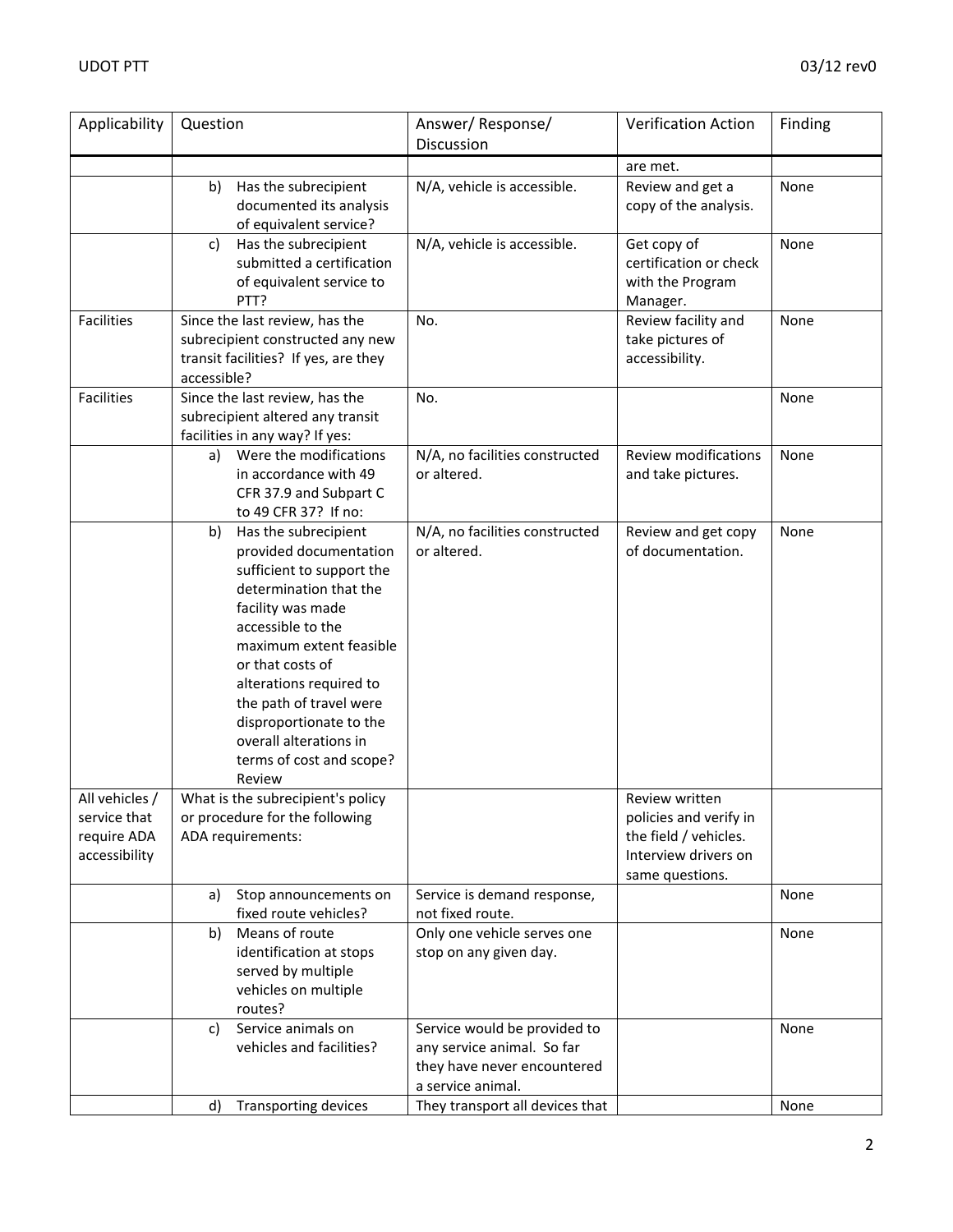| Applicability | Question     |                                                                                                                                                                       | Answer/Response/                                                                                                                             | <b>Verification Action</b> | Finding |
|---------------|--------------|-----------------------------------------------------------------------------------------------------------------------------------------------------------------------|----------------------------------------------------------------------------------------------------------------------------------------------|----------------------------|---------|
|               |              |                                                                                                                                                                       | Discussion                                                                                                                                   |                            |         |
|               |              | meeting the definition of<br>a "wheelchair"?                                                                                                                          | fit on the lift and that can be<br>secured.                                                                                                  |                            |         |
|               | e)           | Drivers providing<br>assistance with the use<br>of accessibility<br>equipment on the vehicle<br>including lifts, ramps,<br>securement systems?                        | Drivers do provide assistance<br>as necessary.                                                                                               |                            | None    |
|               | f            | Use of wheelchair<br>securements?                                                                                                                                     | Wheelchairs must be secured.                                                                                                                 |                            | None    |
|               | g)           | Provision of service when<br>a mobility device cannot<br>be secured?                                                                                                  | Red Rock knows their clients<br>before they are picked up and<br>know their needs.                                                           |                            | None    |
|               | h)           | Passengers using mobility<br>aids transferring to a<br>seat?                                                                                                          | Passengers are not required<br>to transfer.                                                                                                  |                            | None    |
|               | i)           | Use of lifts or ramps by<br>standees?                                                                                                                                 | The lift is operated for anyone<br>who requests it.                                                                                          |                            | None    |
|               | j)           | Signage designating<br>priority seating for<br>elderly persons and<br>persons with disabilities<br>for vehicles used in fixed<br>route service?                       | Service is not fixed route.                                                                                                                  |                            | None    |
|               | $\mathsf{k}$ | Requesting that persons<br>sitting in priority seats<br>vacate those seats when<br>a person with a disability<br>needs to use them?                                   | Service is not fixed route.                                                                                                                  |                            | None    |
|               | $\vert$      | Use of accessibility<br>related equipment and<br>features by personnel,<br>such as automatic<br>enunciators, stop request<br>buttons, etc.?                           | Personnel observed knew<br>how to use the accessibility<br>equipment. All drivers are<br>able to operate accessibility<br>related equipment. |                            | None    |
|               |              | m) Public information /<br>communications<br>available in accessible<br>formats? In what<br>formats is information<br>regarding transportation<br>services available? | They have employees that<br>sign for deaf people. Use<br>Relay Utah also if needed.                                                          |                            | None    |
|               | n)           | Lift/ramp deployment at<br>any stop?                                                                                                                                  | Yes.                                                                                                                                         |                            | None    |
|               | o)           | Service to persons using<br>respirators or portable<br>oxygen?                                                                                                        | Yes if needed.                                                                                                                               |                            | None    |
|               | p)           | Time allowed for persons<br>with disabilities to                                                                                                                      | As much time as necessary is<br>allowed.                                                                                                     |                            | None    |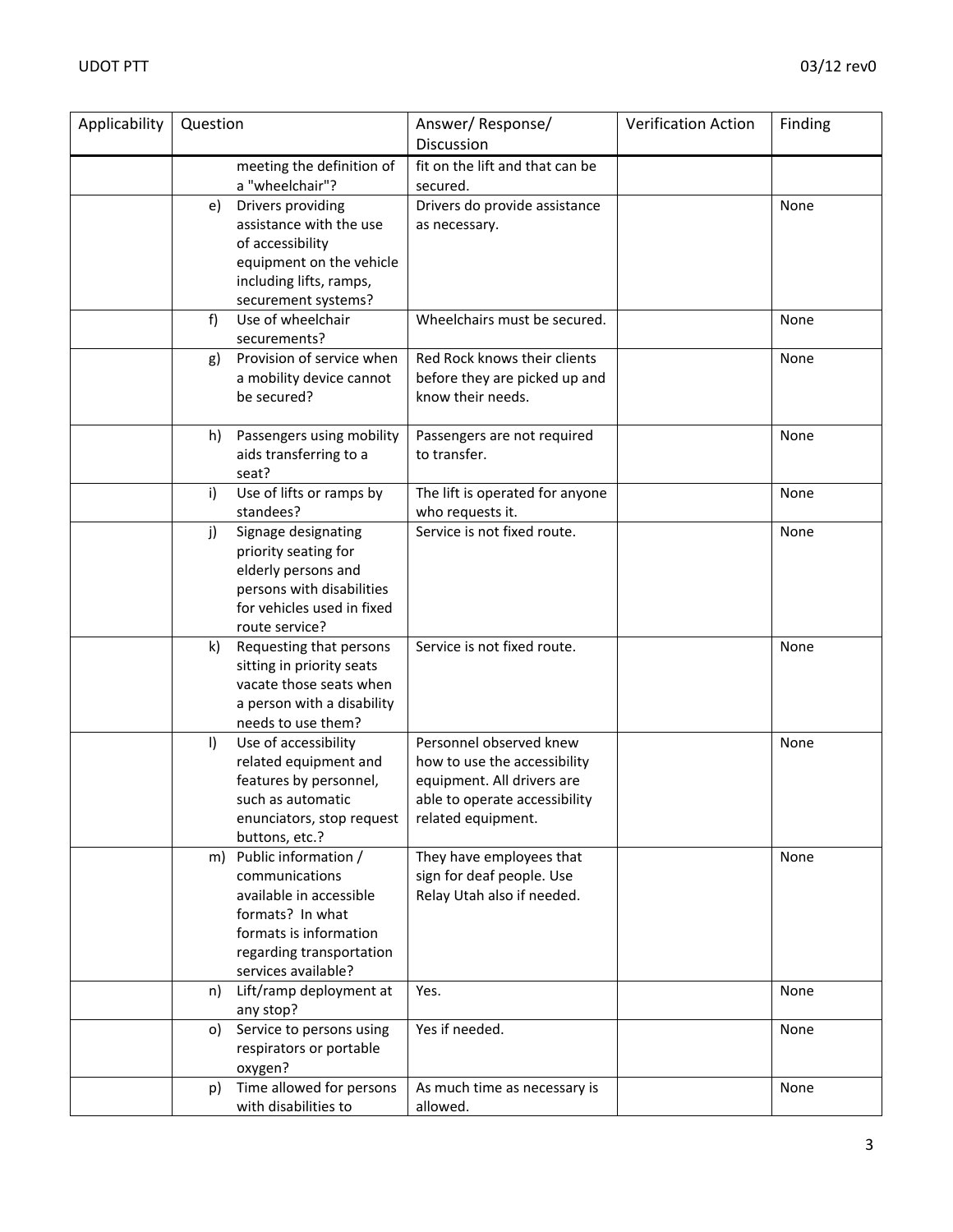| Applicability                                                  | Question                                                                                                                                                                                       | Answer/Response/<br>Discussion                                                                                                                                  | <b>Verification Action</b>                                                                                                                                                        | Finding |
|----------------------------------------------------------------|------------------------------------------------------------------------------------------------------------------------------------------------------------------------------------------------|-----------------------------------------------------------------------------------------------------------------------------------------------------------------|-----------------------------------------------------------------------------------------------------------------------------------------------------------------------------------|---------|
|                                                                | board/disembark a<br>vehicle?                                                                                                                                                                  |                                                                                                                                                                 |                                                                                                                                                                                   |         |
| All vehicles /<br>service that<br>require ADA<br>accessibility | Are subrecipient personnel<br>trained to proficiency in order to<br>operate vehicles and equipment<br>and assist and treat individuals<br>with disabilities accordingly?                       | Staff members that are<br>proficient at ADA features will<br>train new drivers. Drivers are<br>staff members or employed.                                       | If written procedure<br>for this, review.<br>Discuss how the<br>subrecipient<br>monitors compliance<br>to this requirement<br>(performance evals,<br>corrective actions,<br>etc.) | None    |
| All vehicles /<br>service that<br>require ADA<br>accessibility | Are accessibility features<br>maintained in operative<br>condition?                                                                                                                            | Yes, lift was operative. Your<br>Ricon lift meter read at 1406<br>cycles and should have a<br>maintenance performed at<br>1800 cycles per the Braun PM<br>plan. | Have the<br>subrecipient<br>demonstrate random<br>features are<br>operative.                                                                                                      | None    |
| All vehicles /<br>service that<br>require ADA<br>accessibility | What system is used to ensure<br>regular and frequent maintenance<br>inspections of accessibility<br>features? Is this system able to<br>determine if accessibility features<br>are operative? | They follow PTT's<br>maintenance plan, which<br>includes the lift<br>manufacturer's maintenance<br>schedule.                                                    | Discuss system and<br>review<br>documentation to<br>ensure system is<br>followed.                                                                                                 | None    |
| All vehicles /<br>service that<br>require ADA<br>accessibility | What is the policy with regard to<br>lift and ramp failures on in-service<br>vehicles?                                                                                                         | Discussed this with Barb and<br>Brenda.                                                                                                                         | Review and get copy<br>of policy. Ask<br>operators the<br>questions below.                                                                                                        |         |
|                                                                | Are operators required<br>a)<br>to report failures<br>promptly?                                                                                                                                | Yes.                                                                                                                                                            |                                                                                                                                                                                   | None    |
|                                                                | b)<br>Is alternative service<br>provided to persons<br>stranded for more than<br>30 minutes due to<br>failures?                                                                                | Yes, Red Rock can call other<br>senior center or SUNTRANS or<br>use manual pump.                                                                                |                                                                                                                                                                                   | None    |
|                                                                | Are lifts and ramps<br>c)<br>repaired within ADA<br>required timeframes<br>prior to returning to<br>service?                                                                                   | No down time to date.                                                                                                                                           |                                                                                                                                                                                   | None    |
|                                                                | d) Are there spares<br>available to enable<br>subrecipients to meet<br>timeframes?                                                                                                             | Yes, Redrock can call other<br>senior center or SUNTRANS or<br>use manual pump.                                                                                 |                                                                                                                                                                                   | None    |
| Fixed route<br>service<br>providers<br>(public<br>agencies and | Does the subrecipient provide<br>ADA complementary paratransit<br>service?                                                                                                                     | $N/A$ – demand response<br>service provided.                                                                                                                    | Verify by reviewing<br>paratransit vehicles /<br>documentation.                                                                                                                   | None    |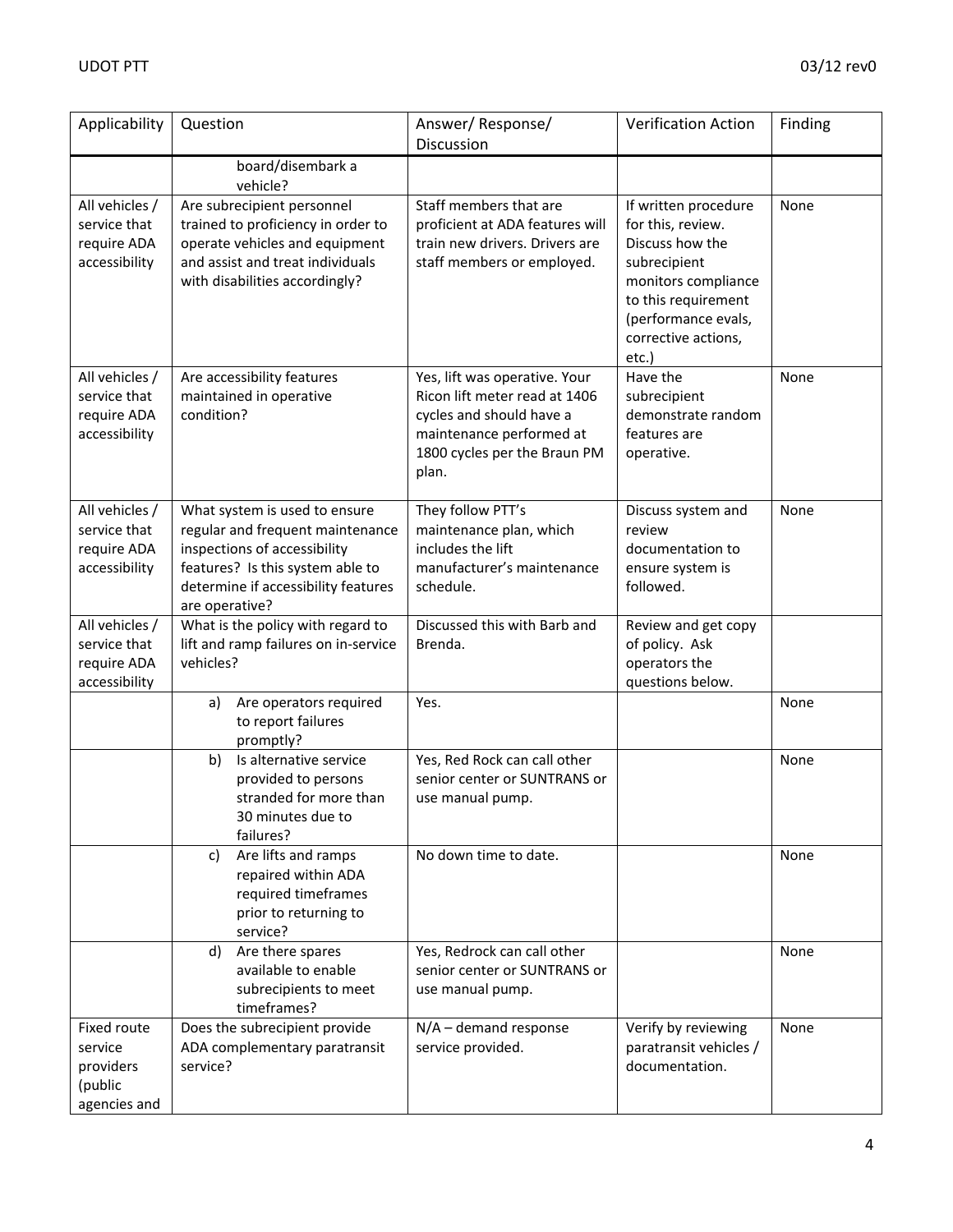| Applicability                                                               | Question                                                                                                                                                                                                                             | Answer/Response/<br>Discussion                                                                                                                               | <b>Verification Action</b>                                                                                                                       | Finding |
|-----------------------------------------------------------------------------|--------------------------------------------------------------------------------------------------------------------------------------------------------------------------------------------------------------------------------------|--------------------------------------------------------------------------------------------------------------------------------------------------------------|--------------------------------------------------------------------------------------------------------------------------------------------------|---------|
| all 5311)                                                                   |                                                                                                                                                                                                                                      |                                                                                                                                                              |                                                                                                                                                  |         |
| Fixed route<br>service<br>providers<br>(public<br>agencies and<br>all 5311) | If commuter bus or rail service<br>provided, how did the<br>subrecipient determine that the<br>commuter bus service has the<br>characteristics specified in the<br>ADA regulations?                                                  | $N/A$ – demand response<br>service provided and no<br>commuter service provided.                                                                             | Review<br>determination.                                                                                                                         | None    |
| Fixed route<br>service<br>providers<br>(public<br>agencies and<br>all 5311) | Does the subrecipient operate<br>"university" service? Does the<br>transit operator have a formal<br>arrangement with the institution<br>of higher education?                                                                        | $N/A$ – demand response<br>service provided and no<br>university service provided.                                                                           | Get copy of the<br>arrangement.                                                                                                                  | None    |
| Route<br>deviation<br>service<br>providers                                  | Does the subrecipient provide<br>route deviation service as its<br>method for demand responsive<br>service? If yes:                                                                                                                  | Yes.                                                                                                                                                         | Verify the service has<br>a method of<br>accepting user<br>requests (phone call,<br>website, email, etc.)<br>Get examples of<br>actual requests. | None    |
|                                                                             | Does the service deviate<br>a)<br>for people with and<br>without disabilities?                                                                                                                                                       | Yes. They provide service to<br>elderly and individuals with<br>disabilities. They pickup<br>seniors or disabled to bring to<br>activities, take to airport. | When reviewing<br>requests, review at<br>least one for an<br>individual with and<br>one for an individual<br>without a disability.               | None    |
|                                                                             | b)<br>Is the service promoted<br>as route deviation<br>service?                                                                                                                                                                      | Due to the nature of a<br>demand response service,<br>route deviation is inherent.                                                                           | Review promotions.                                                                                                                               | None    |
| <b>ADA</b><br>Paratransit<br>(public<br>agencies and<br>all 5311)           | Does the ADA complementary<br>paratransit eligibility process of<br>the subrecipient consider eligible,<br>and provide service to, ADA<br>paratransit eligible individuals<br>according to the requirements of<br>49 CFR 37.123 (e): | $N/A$ – Not required because<br>demand response service<br>provided, not fixed route.                                                                        | Review a sample of<br>an eligibility decision<br>and an appeal.                                                                                  | None    |
|                                                                             | Are eligibility decisions<br>a)<br>based solely on a note<br>from a physician? What<br>percent of applicants are<br>approved?                                                                                                        | N/A - Not required because<br>demand response service<br>provided, not fixed route.                                                                          |                                                                                                                                                  | None    |
|                                                                             | Are eligibility decisions<br>b)<br>made within 21 days of<br>receipt of a complete<br>application? How does<br>the subrecipient know?<br>If no, is presumptive<br>eligibility granted?                                               | N/A - Not required because<br>demand response service<br>provided, not fixed route.                                                                          |                                                                                                                                                  | None    |
|                                                                             | Are persons who are<br>c)<br>denied eligibility or given                                                                                                                                                                             | N/A - Not required because<br>demand response service                                                                                                        |                                                                                                                                                  | None    |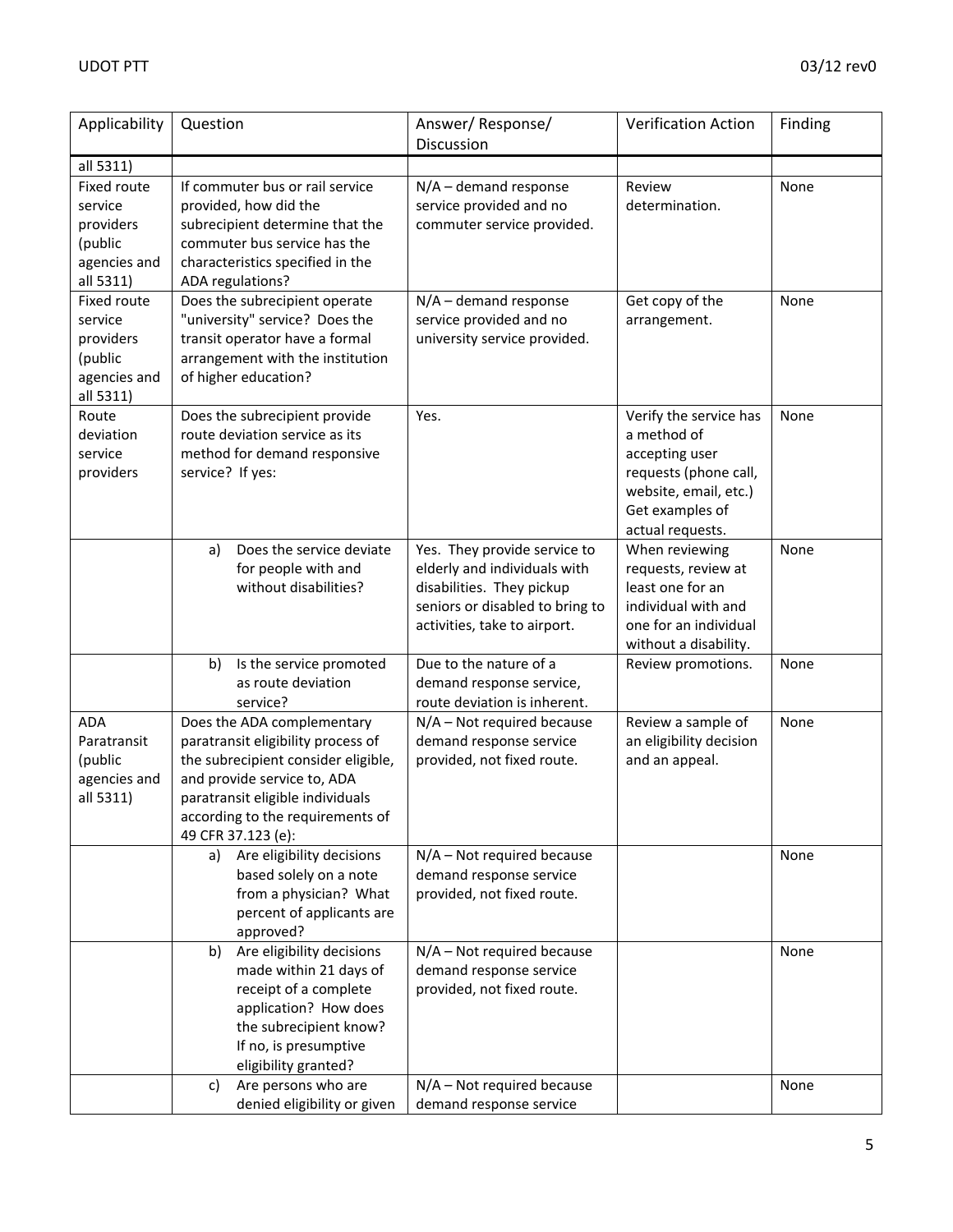| Applicability                                                     | Question                                                                                                                                                                                                                                                                             | Answer/Response/                                                                      | <b>Verification Action</b>                                                                                                                                                  | Finding |
|-------------------------------------------------------------------|--------------------------------------------------------------------------------------------------------------------------------------------------------------------------------------------------------------------------------------------------------------------------------------|---------------------------------------------------------------------------------------|-----------------------------------------------------------------------------------------------------------------------------------------------------------------------------|---------|
|                                                                   |                                                                                                                                                                                                                                                                                      | Discussion                                                                            |                                                                                                                                                                             |         |
|                                                                   | conditional or temporary<br>eligibility given a written<br>notice with specific<br>reasons for the decision<br>and notice of their right<br>to appeal? If conditional<br>eligibility is granted, are<br>conditions applied to<br>individual trips?<br>Does the appeals process<br>d) | provided, not fixed route.<br>N/A - Not required because                              |                                                                                                                                                                             | None    |
|                                                                   | adhere to the ADA<br>regulations (opportunity<br>to be heard, separation<br>of functions, decision<br>within 30 days, written<br>notification of decision<br>and reason for it)?                                                                                                     | demand response service<br>provided, not fixed route.                                 |                                                                                                                                                                             |         |
|                                                                   | If a decision is not made<br>e)<br>within 30 days of<br>completing the appeals<br>process, is transportation<br>provided until and unless<br>a decision to deny the<br>appeal is issued?                                                                                             | $N/A$ – Not required because<br>demand response service<br>provided, not fixed route. |                                                                                                                                                                             | None    |
| <b>ADA</b><br>Paratransit<br>(public<br>agencies and<br>all 5311) | Does the ADA complementary<br>paratransit service provided by<br>the subrecipient meet the<br>following regulatory<br>requirements:                                                                                                                                                  | $N/A$ – Not required because<br>demand response service<br>provided, not fixed route. | For all below, review<br>information provided<br>to the public,<br>schedules, fare<br>schedules, programs,<br>review usage records<br>to compare to fixed<br>route service. | None    |
|                                                                   | Is service provided to an<br>a)<br>ADA eligible individual?<br>A personal care<br>attendant? A<br>companion? Additional<br>companions based on<br>space?                                                                                                                             | N/A - Not required because<br>demand response service<br>provided, not fixed route.   |                                                                                                                                                                             | None    |
|                                                                   | b) Are personal care<br>attendants (PCAs)<br>charged a fare? Are<br>companions charged a<br>fare?                                                                                                                                                                                    | N/A - Not required because<br>demand response service<br>provided, not fixed route.   |                                                                                                                                                                             | None    |
|                                                                   | Are visitors who present<br>c)<br>documentation that they<br>are eligible in the<br>jurisdiction in which they<br>reside, present<br>documentation of                                                                                                                                | $N/A$ – Not required because<br>demand response service<br>provided, not fixed route. |                                                                                                                                                                             | None    |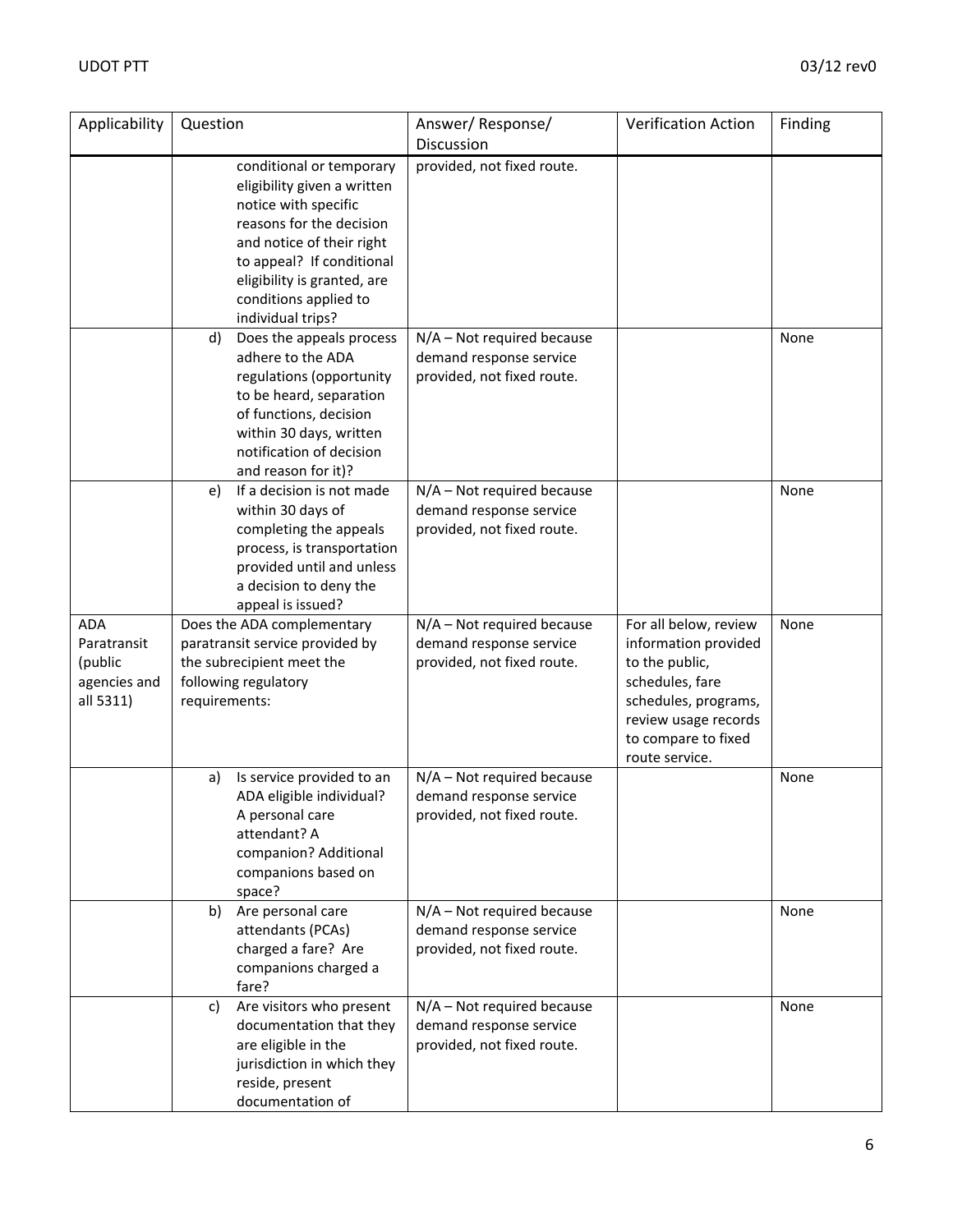| Applicability | Question |                                                                                                                                                                                                                                                                                       | Answer/Response/<br>Discussion                                                        | <b>Verification Action</b> | Finding |
|---------------|----------|---------------------------------------------------------------------------------------------------------------------------------------------------------------------------------------------------------------------------------------------------------------------------------------|---------------------------------------------------------------------------------------|----------------------------|---------|
|               |          | eligibility or certify<br>eligibility treated as<br>eligible?                                                                                                                                                                                                                         |                                                                                       |                            |         |
|               | d)       | Is next day service<br>provided? If yes, what<br>percent of reservations<br>are made for the next<br>day?                                                                                                                                                                             | N/A - Not required because<br>demand response service<br>provided, not fixed route.   |                            | None    |
|               | e)       | Are requests for<br>reservations accepted<br>during normal business<br>hours on all days prior to<br>days of service (e.g.<br>weekends, holidays)<br>even if the administrative<br>office is closed? How are<br>reservations accepted<br>when the administrative<br>office is closed? | N/A - Not required because<br>demand response service<br>provided, not fixed route.   |                            | None    |
|               | f)       | Are trips negotiated with<br>the rider and scheduled<br>within one hour of the<br>requested trip time?                                                                                                                                                                                | $N/A$ – Not required because<br>demand response service<br>provided, not fixed route. |                            | None    |
|               | g)       | Are there any priorities<br>based on trip purposes?                                                                                                                                                                                                                                   | N/A - Not required because<br>demand response service<br>provided, not fixed route.   |                            | None    |
|               | h)       | Is any subscription<br>service provided? If so,<br>what percent of trips? Is<br>non-subscription capacity<br>available?                                                                                                                                                               | N/A - Not required because<br>demand response service<br>provided, not fixed route.   |                            | None    |
|               | i)       | Is the base mode of<br>service door to door or<br>curb to curb? If curb to<br>curb is the base mode of<br>service, is door to door<br>service provided when<br>necessary to achieve<br>origin to destination<br>service?                                                              | $N/A$ – Not required because<br>demand response service<br>provided, not fixed route. |                            | None    |
|               | j)       | Is ADA complementary<br>paratransit service<br>available during the same<br>hours and days as fixed<br>route service?                                                                                                                                                                 | $N/A$ – Not required because<br>demand response service<br>provided, not fixed route. |                            | None    |
|               | k)       | Is service provided within<br>3/4 mile radius of fixed<br>routes and rail stations<br>and within the core area?<br>If service is provided                                                                                                                                             | $N/A$ – Not required because<br>demand response service<br>provided, not fixed route. |                            | None    |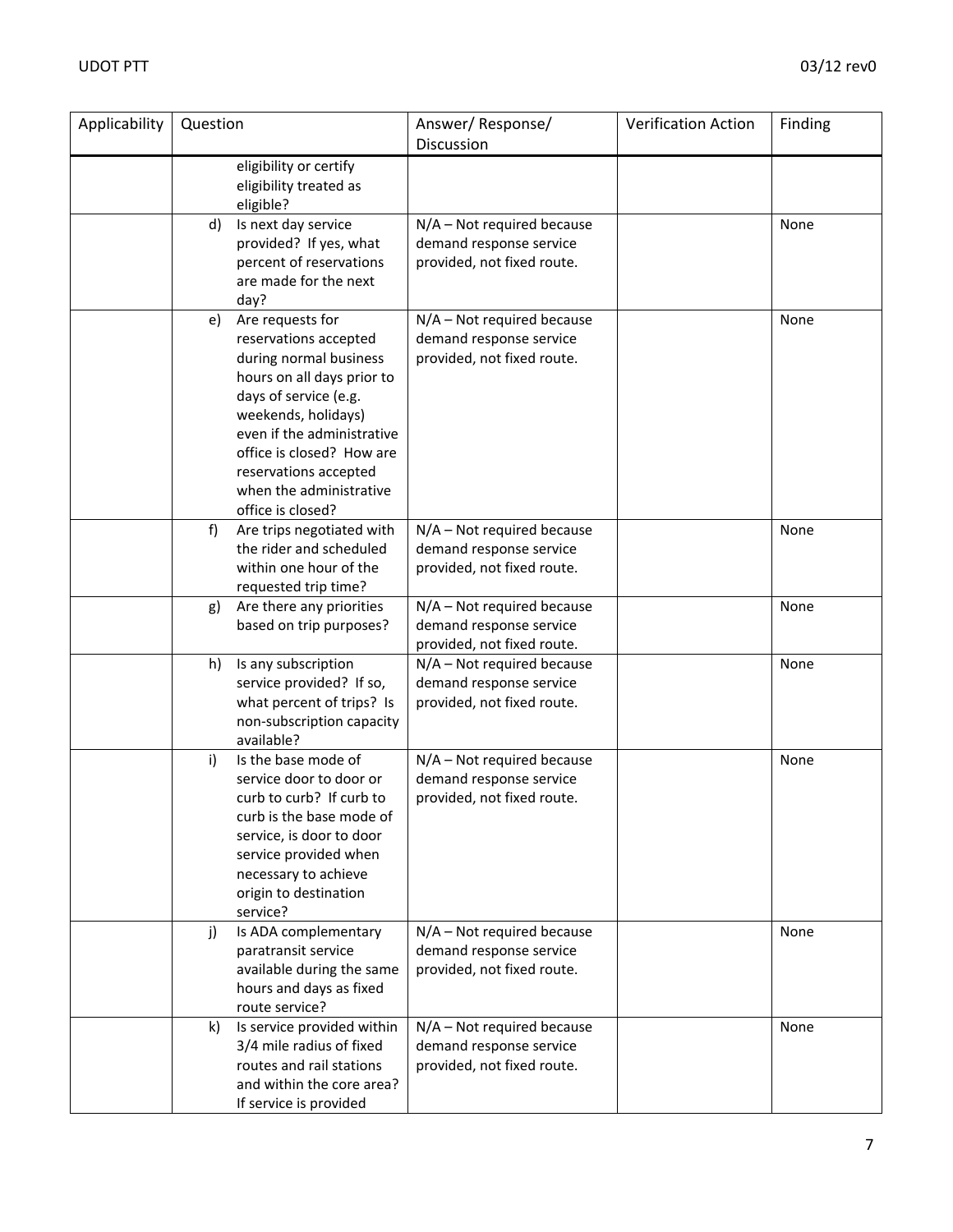| Applicability                                                     | Question                                                                                                                       | Answer/Response/<br>Discussion                                                        | <b>Verification Action</b>                                        | Finding |
|-------------------------------------------------------------------|--------------------------------------------------------------------------------------------------------------------------------|---------------------------------------------------------------------------------------|-------------------------------------------------------------------|---------|
|                                                                   | beyond the 3/4 mile<br>radius and core areas,<br>please describe.                                                              |                                                                                       |                                                                   |         |
|                                                                   | $\vert$<br>Are fares no more than<br>twice the non-discounted<br>fixed route fare for a<br>comparable fixed route<br>trip?     | N/A - Not required because<br>demand response service<br>provided, not fixed route.   |                                                                   | None    |
| <b>ADA</b><br>Paratransit<br>(public<br>agencies and<br>all 5311) | What is the telephone hold time<br>standard? How is telephone<br>access measured?                                              | N/A - Not required because<br>demand response service<br>provided, not fixed route.   | <b>Discuss</b><br>monitoring/measurin<br>g methods                | None    |
| <b>ADA</b><br>Paratransit<br>(public<br>agencies and<br>all 5311) | What is the denial rate (overall<br>and for next day trips)?                                                                   | N/A - Not required because<br>demand response service<br>provided, not fixed route.   | Review data if<br>available and/or<br>discuss tracking<br>method. | None    |
| <b>ADA</b><br>Paratransit<br>(public<br>agencies and<br>all 5311) | Are rides that are not provided in<br>a one hour window tracked as<br>denials?                                                 | N/A - Not required because<br>demand response service<br>provided, not fixed route.   | Discuss tracking<br>methods.                                      | None    |
| <b>ADA</b><br>Paratransit<br>(public<br>agencies and<br>all 5311) | When one leg of a round trip<br>cannot be reserved, how many<br>denials are tracked when the rider<br>declines the round trip? | N/A - Not required because<br>demand response service<br>provided, not fixed route.   |                                                                   | None    |
| <b>ADA</b><br>Paratransit<br>(public<br>agencies and<br>all 5311) | Are restrictions placed on the<br>number of trips? Are waiting lists<br>used for non-subscription trips?                       | N/A - Not required because<br>demand response service<br>provided, not fixed route.   | Review waiting lists<br>and compare to<br>subscription list.      | None    |
| <b>ADA</b><br>Paratransit<br>(public<br>agencies and<br>all 5311) | What is the on-time performance<br>rate?                                                                                       | $N/A$ – Not required because<br>demand response service<br>provided, not fixed route. |                                                                   | None    |
| <b>ADA</b><br>Paratransit<br>(public<br>agencies and<br>all 5311) | Is a no-show policy used by the<br>subrecipient? If yes:                                                                       | $N/A$ – Not required because<br>demand response service<br>provided, not fixed route. |                                                                   | None    |
|                                                                   | What is the suspension<br>a)<br>policy for no-shows?                                                                           | N/A - Not required because<br>demand response service<br>provided, not fixed route.   | Discuss policy.                                                   | None    |
|                                                                   | How does the<br>b)<br>subrecipient determine<br>whether or not no-shows<br>are under the rider's                               | N/A - Not required because<br>demand response service<br>provided, not fixed route.   |                                                                   | None    |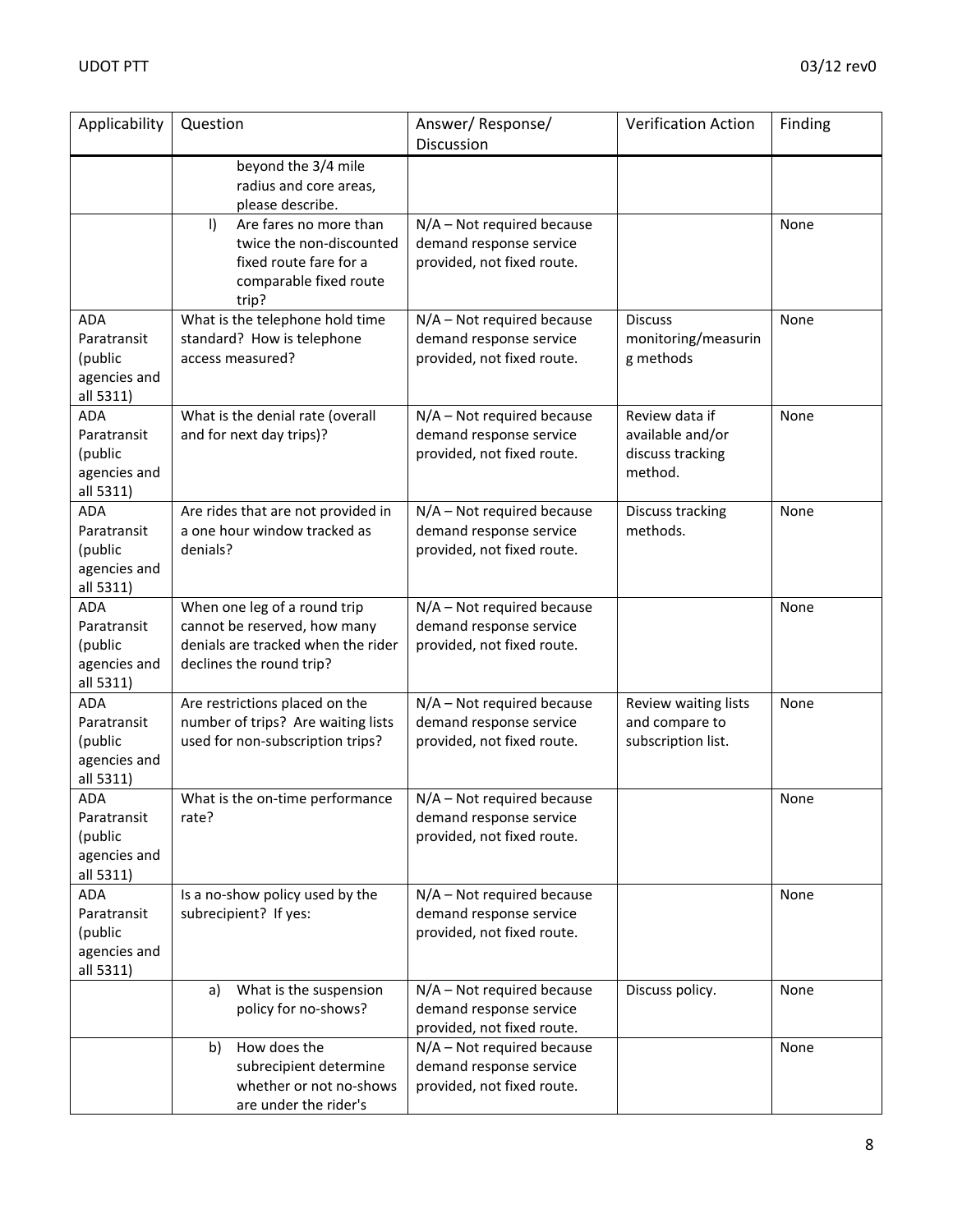| Applicability | Question     |                                                                                                                                       | Answer/Response/<br>Discussion                                                                                  | <b>Verification Action</b>                                                     | Finding |
|---------------|--------------|---------------------------------------------------------------------------------------------------------------------------------------|-----------------------------------------------------------------------------------------------------------------|--------------------------------------------------------------------------------|---------|
|               |              | control?                                                                                                                              |                                                                                                                 |                                                                                |         |
|               | c)           | Are no-shows caused by<br>operator error counted<br>against the rider?                                                                | $N/A$ – Not required because<br>demand response service<br>provided, not fixed route.                           |                                                                                | None    |
|               | $\mathsf{d}$ | What are the thresholds<br>for a cancellation before<br>it is considered a no-<br>show?                                               | N/A - Not required because<br>demand response service<br>provided, not fixed route.                             | Verify thresholds<br>established.                                              | None    |
|               | e)           | Are only riders who have<br>demonstrated a true<br>pattern or practice of no-<br>shows suspended?                                     | N/A - Not required because<br>demand response service<br>provided, not fixed route.                             | Review suspensions<br>to verify a true<br>pattern or practice<br>demonstrated. | None    |
|               | f            | Are financial penalties<br>assessed for no-shows?                                                                                     | N/A - Not required because<br>demand response service<br>provided, not fixed route.                             | Review suspensions<br>for penalties.                                           | None    |
|               | g)           | How are riders allowed<br>to contest no-shows?                                                                                        | N/A - Not required because<br>demand response service<br>provided, not fixed route.                             | Review/get copy of<br>process to verify<br>riders can contest.                 | None    |
|               | h)           | Is there an appeals<br>process for suspensions?                                                                                       | N/A - Not required because<br>demand response service<br>provided, not fixed route.                             | Review/get copy of<br>process to verify one<br>exists.                         | None    |
|               | i)           | Is the length of the<br>suspension reasonable?                                                                                        | N/A - Not required because<br>demand response service<br>provided, not fixed route.                             | Review some random<br>suspensions and<br>compare to each<br>other and policy.  | None    |
| All           | complaints?  | Does the subrecipient have a<br>policy and procedure for<br>responding to and tracking<br>complaints? Who handles                     | Red Rock has never had an<br>ADA complaint to date but<br>they have a form to fill out if<br>there ever is one. | Review<br>policy/procedure.                                                    | None    |
| All           |              | Has the subrecipient received any<br>complaints of discrimination due<br>to disability? What is the status of<br>the complaint(s)?    | Not that they knew of. UDOT<br>is not aware of any either.                                                      | Review logs/tracking<br>mechanism discussed<br>in procedure.                   | None    |
| All           |              | Are there any lawsuits alleging<br>discrimination on the basis of<br>disability? If so, identify parties to<br>the suites and issues. | Not that they knew of. UDOT<br>is not aware of any either.                                                      | Review logs/tracking<br>mechanism discussed<br>in procedure.                   | None    |

|                                                                                                                                                                                                                                                                                                                                                                                                                                                           | Applicability | Question | Answer/Response/Discussion | <b>Verification Action</b> | Finding |
|-----------------------------------------------------------------------------------------------------------------------------------------------------------------------------------------------------------------------------------------------------------------------------------------------------------------------------------------------------------------------------------------------------------------------------------------------------------|---------------|----------|----------------------------|----------------------------|---------|
| All vehicles /<br>How are ADA service<br>Review driver<br>Brenda trains employees on<br>service that<br>requirements. They have no third<br>handbooks, manuals,<br>provision requirements<br>party contractors or lessees. I told<br>require ADA<br>communicated to<br>bulletins.<br>them about URSTA and how URSTA is a<br>accessibility<br>employees, contractors, and<br>lessees?<br>good resource to train and increase<br>driving skills of drivers. |               |          |                            |                            | None    |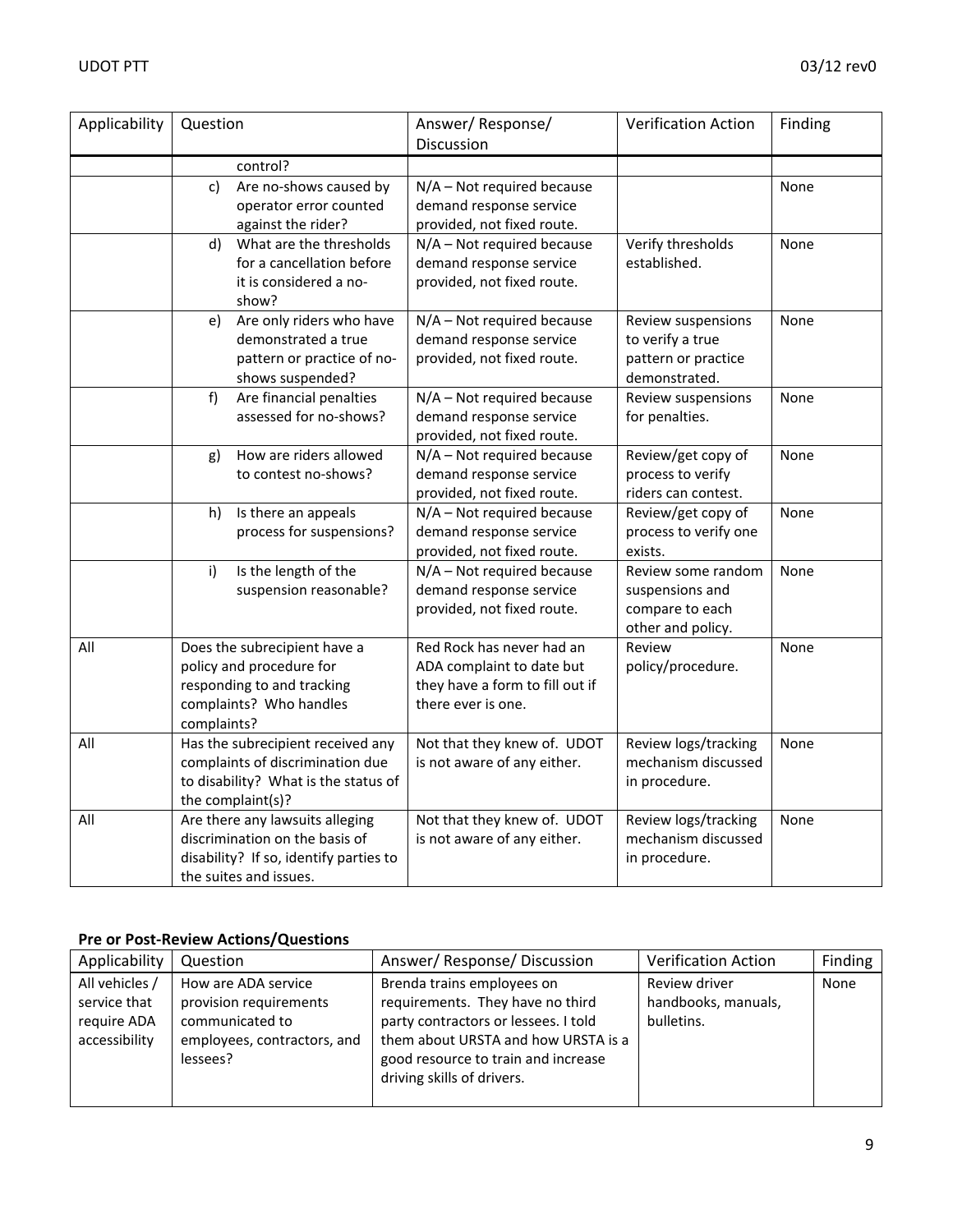| Applicability | Question                      | Answer/Response/Discussion           | <b>Verification Action</b> | Finding |
|---------------|-------------------------------|--------------------------------------|----------------------------|---------|
| <b>ADA</b>    | At peak times, can a caller   | $N/A$ – Not required because demand  | Try calling reservation    | None    |
| Paratransit   | reach the reservation office? | response service provided, not fixed | office several times in    |         |
| (public       | Do callers ever receive busy  | route.                               | one day. If subrecipient   |         |
| agencies and  | signals? How does the         |                                      | has tracking system,       |         |
| all 5311)     | subrecipient know?            |                                      | review data.               |         |

| Discussion Item                                                                    | <b>Notes</b>         |
|------------------------------------------------------------------------------------|----------------------|
| Discuss any potential issues or<br>areas of deficiency with the<br>Program Manager | No potential issues. |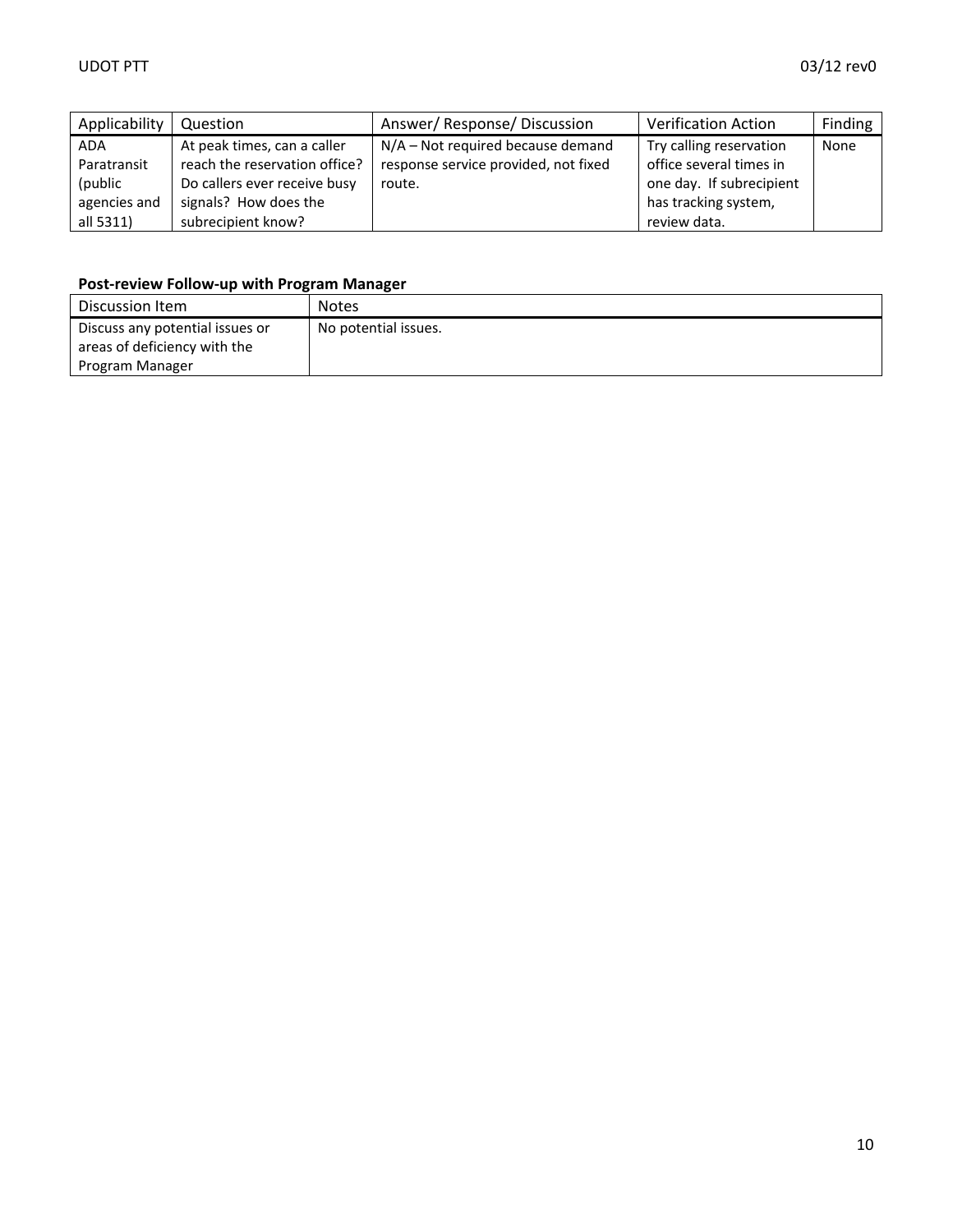# **UDOT PTT Charter and School Bus Compliance Review Form**

|                        | Agency Name Red Rock Center for Independence                               | Agency Rep Barbara Lefler, Brenda Adair |            |
|------------------------|----------------------------------------------------------------------------|-----------------------------------------|------------|
| Review Date 01/23/2019 |                                                                            | Reviewer Raymond Earl                   | Oggme Earl |
|                        | Number / Project Type (List all open grants) 138842 - Buy Small Bus (5310) |                                         |            |

#### **Pre-review Meeting with Program Manager**

| Discussion Item                    | <b>Notes</b>                                                                                                                                                                                 |
|------------------------------------|----------------------------------------------------------------------------------------------------------------------------------------------------------------------------------------------|
| Grant types/activities/amounts     | 5310 funds for new vehicle procurement providing demand responsive service; capital<br>expenses only; for a total of one contract is \$38,794 (federal share); PTT performed<br>procurement. |
| Any known issues?                  | No known charter and school bus issues.                                                                                                                                                      |
| Did PTT review procurement         | PTT performed procurement. School bus restrictions included in contract between PTT                                                                                                          |
| documentation to ensure PTT's      | and agency; charter restrictions included in State Management Plan. Note that the                                                                                                            |
| restrictions on charter and school | charter clause has been added to all future contracts. Since PTT performed the                                                                                                               |
| bus service were included?         | procurement, there was no documentation to review.                                                                                                                                           |

## **Field Review Questions**

| Applicability | Question                                                                                                                                                                                              | Answer/Response/Discussion | <b>Verification Action</b>                                                                                                                                                                                                                                                 | Finding |
|---------------|-------------------------------------------------------------------------------------------------------------------------------------------------------------------------------------------------------|----------------------------|----------------------------------------------------------------------------------------------------------------------------------------------------------------------------------------------------------------------------------------------------------------------------|---------|
| All           | Does the subrecipient or their<br>third party contractors operate<br>charter or school bus services<br>(or tripper service)?                                                                          | No.                        | Ask if they have provided<br>exclusive, irregular service<br>to a location not on usual<br>route for specific events or<br>functions. Ask drivers /<br>operators if they have<br>done charter or school<br>service. Review usage logs<br>/ reports for irregular<br>usage. | None    |
| All           | Do the subrecipient's third<br>party contracts include PTT's<br>restrictions on charter and<br>school bus service?                                                                                    | No third party contracts.  | Review and get copy of<br>third party contracts.                                                                                                                                                                                                                           | None    |
| Maintenance   | If no operating or capital<br>provided but maintenance is,<br>does the subrecipient perform<br>maintenance on charter or<br>school bus services? If yes, can<br>they readily separate those<br>costs? | Only capital funds.        |                                                                                                                                                                                                                                                                            | None    |

| Discussion Item                                                 | <b>Notes</b>                    |
|-----------------------------------------------------------------|---------------------------------|
| Discuss any potential issues or<br>areas of deficiency with the | No potential issues identified. |
|                                                                 |                                 |
| Program Manager                                                 |                                 |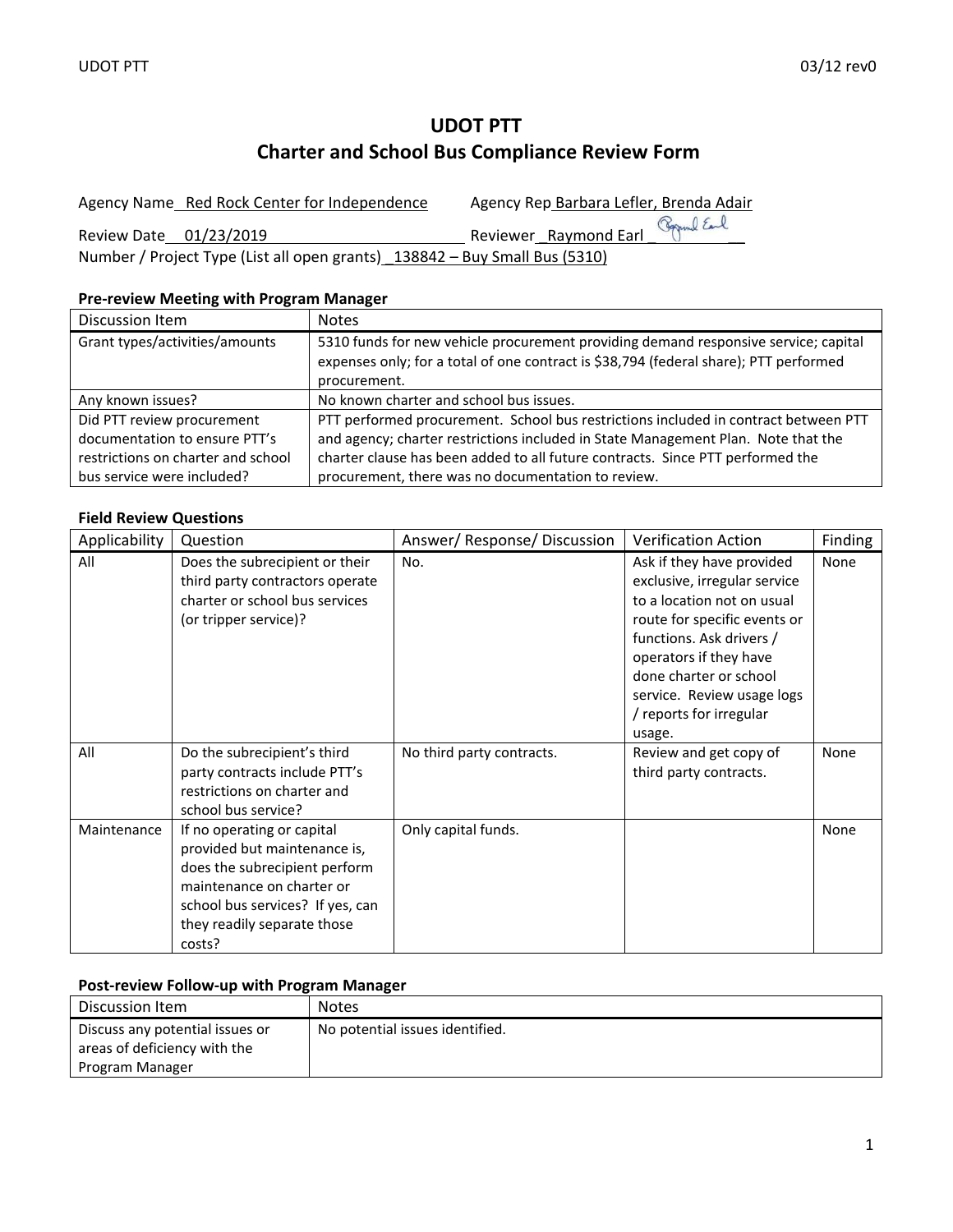# **UDOT PTT Continuing Control Compliance Review Form**

Agency Name<u> Red Rock Center for Independence</u> Agency Rep Barbara Lefler, Brenda Adair<br>Review Rate 2012/2012 Review Date 01/23/2019 **Reviewer Laymond Earl Computer** Number / Project Type (List all open grants) 138842 - Buy Small Bus (5310)

#### **Pre-review Meeting with Program Manager**

| Discussion Item                                | <b>Notes</b>                                                                                                                                                                                 |
|------------------------------------------------|----------------------------------------------------------------------------------------------------------------------------------------------------------------------------------------------|
| Grant types/activities/amounts                 | 5310 funds for new vehicle procurement providing demand responsive<br>service; capital expenses only; for a total of one contract is \$38,794 (federal<br>share); PTT performed procurement. |
| Any known issues, i.e. improper equipment      | No know issues.                                                                                                                                                                              |
| use or disposal that requires specific         |                                                                                                                                                                                              |
| review?                                        |                                                                                                                                                                                              |
| Review real property and equipment             | Approved / intended use is demand response service for the elderly and                                                                                                                       |
| approved / intended uses.                      | individuals with disability in Washington County and metropolitan St. George                                                                                                                 |
|                                                | area. No real property.                                                                                                                                                                      |
| Has any real property or equipment been        | According to PTT records, a total of 2 vehicles have been funded through PTT                                                                                                                 |
| removed from the approved / intended use       | for this agency. One currently has useful life remaining and is still being used                                                                                                             |
| or put to additional or substitute uses?       | for approved use.                                                                                                                                                                            |
| Has any real property or equipment been        | No vehicles have been disposed of.                                                                                                                                                           |
| disposed of? Identify which items met          |                                                                                                                                                                                              |
| useful life and the market value for all items |                                                                                                                                                                                              |
| at time of disposition. Review records to      |                                                                                                                                                                                              |
| verify PTT reimbursed when required.           |                                                                                                                                                                                              |

| Applicability                     | Question                                                                                                                                                                                    | Answer/Response/Discussion                                                                                                                                                                    | <b>Verification Action</b>                                                                                                                                    | Finding |
|-----------------------------------|---------------------------------------------------------------------------------------------------------------------------------------------------------------------------------------------|-----------------------------------------------------------------------------------------------------------------------------------------------------------------------------------------------|---------------------------------------------------------------------------------------------------------------------------------------------------------------|---------|
| Real<br>Property and<br>Equipment | Verify all real property and<br>equipment is covered by<br>adequate insurance.                                                                                                              | Vehicle is covered by insurance.                                                                                                                                                              | Get copies of, take<br>pictures of, or<br>document insurance<br>certificates, etc. for all<br>property and<br>equipment.                                      | None    |
| Equipment<br>(All sections)       | What is the subrecipients<br>control system to prevent loss,<br>damage, or theft of property?<br>Is a system in place to<br>investigate and document loss,<br>damage, or theft to property? | Keep locked at night and keep<br>parked backwards. They have an<br>incident report and will call St.<br>George police if stolen. Police station<br>is right above where the bus is<br>parked. | Discuss system and get<br>copy of system /<br>procedures if in writing.<br>Get copy of recent<br>investigation and<br>documentation, if any<br>have occurred. | None    |
| Equipment<br>(All sections)       | Where is the equipment kept<br>when not in use?                                                                                                                                             | At the senior center and it is always<br>locked.                                                                                                                                              |                                                                                                                                                               | None    |
| Equipment<br>(All sections)       | Has the subrecipient leased<br>any FTA funded equipment to<br>private operators? Was prior<br>PTT/FTA approval received?<br>Has the subrecipient leased                                     | No.                                                                                                                                                                                           | Review lease to verify it<br>contains provisions for<br>serving the best<br>interest of the public,<br>maintaining property at                                | None    |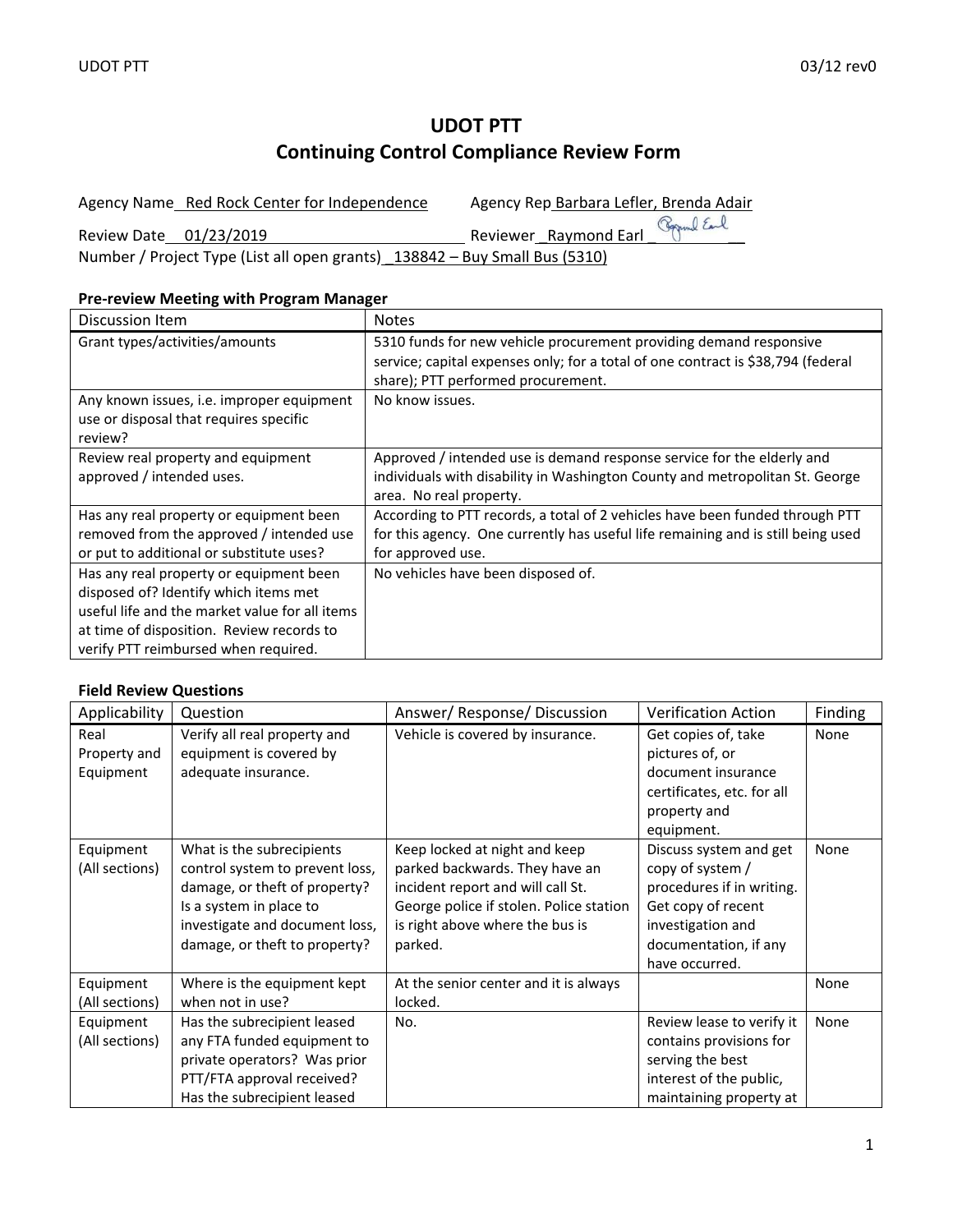| Applicability  | Question                          | Answer/ Response/ Discussion           | <b>Verification Action</b> | Finding |
|----------------|-----------------------------------|----------------------------------------|----------------------------|---------|
|                | any FTA funded equipment to       |                                        | a high level of            |         |
|                | other public entities or          |                                        | cleanliness, safety, and   |         |
|                | nonprofit organizations?          |                                        | mechanical soundness,      |         |
|                |                                   |                                        | cross reference to         |         |
|                |                                   |                                        | service agreement, and     |         |
|                |                                   |                                        | no subleasing without      |         |
|                |                                   |                                        | approval. Get copy of      |         |
|                |                                   |                                        | prior approval             |         |
|                |                                   |                                        | documentation.             |         |
| Equipment      | Has the subrecipient removed      | No.                                    | Compare answers to         | None    |
| (All sections) | equipment with remaining          |                                        | Program Managers           |         |
|                | useful life from project use or   |                                        | known uses / variances     |         |
|                | applied it to a different use? If |                                        | and review all             |         |
|                | yes, was proper notification      |                                        | equipment shown in         |         |
|                | given to PTT?                     |                                        | PTT in the field to        |         |
|                |                                   |                                        | document observed          |         |
|                |                                   |                                        | uses.                      |         |
| Equipment      | Has the subrecipient disposed     | They do not have any FTA funded        | Compare answers to         | None    |
| (All sections) | of any equipment or supplies      | equipment and RRCI knows that all      | Program Managers /         |         |
|                | during the past three years       | proceeds from equipment sales          | PTT Online list. Verify    |         |
|                | and PTT notified and              | should go back to transportation       | equipment shown in         |         |
|                | reimbursed?                       | budget / fund.                         | their inventory and PTT    |         |
|                |                                   |                                        | Online is still in         |         |
|                |                                   |                                        | agency's possession        |         |
|                |                                   |                                        | and being used by field    |         |
|                |                                   |                                        | inspection (select         |         |
|                |                                   |                                        | random equipment).         |         |
| Equipment      | Has the subrecipient received     | No insurance proceeds to date. RRCI    | Select one instance and    | None    |
| (All sections) | any insurance proceeds? If        | is aware that any insurance proceeds   | review documentation       |         |
|                | yes, were they applied to the     | from damaged or destroyed              | of costs versus            |         |
|                | cost of replacing damaged or      | property must go towards repairing     | insurance proceeds.        |         |
|                | destroyed property or             | or replacing the property or the       |                            |         |
|                | returned to PTT?                  | proceeds must be given to PTT. Any     |                            |         |
|                |                                   | small items are taken care by cash.    |                            |         |
|                |                                   | \$1000 deductible.                     |                            |         |
| Equipment      | How does the subrecipient         | A binder is kept in the vehicle with   | Review techniques and      | None    |
| (All sections) | collect and manage vehicle        | daily usage information completed      | compare records to         |         |
|                | usage data (ridership,            | by the driver and it is entered in PTT | usage in PTT Online.       |         |
|                | operating costs, miles,           | online.                                |                            |         |
|                | destinations, hours)?             |                                        |                            |         |
| Equipment      | Who does the subrecipient         | The elderly and individuals with       |                            | None    |
| (All sections) | provide transportation for?       | disability in Washington County and    |                            |         |
|                |                                   | metropolitan St. George area.          |                            |         |
| Equipment      | Review usage with                 | No cobweb reports of any concern.      | Review PTT Online and      | None    |
| (All sections) | subrecipient. Have there been     | Vehicle usage has been frequent.       | tracking spreadsheet       |         |
|                | "cobweb" reports?                 |                                        | for "cobweb" alerts.       |         |

| Applicability Question |                             | Answer/ Response/ Discussion        | Verification Action   | Finding |
|------------------------|-----------------------------|-------------------------------------|-----------------------|---------|
| Equipment              | Does the subrecipient have  | Yes. The PTT Online inventory is up | Get a copy of entire  | None    |
| (All sections)         | equipment records/inventory | to date.                            | inventory. Compare to |         |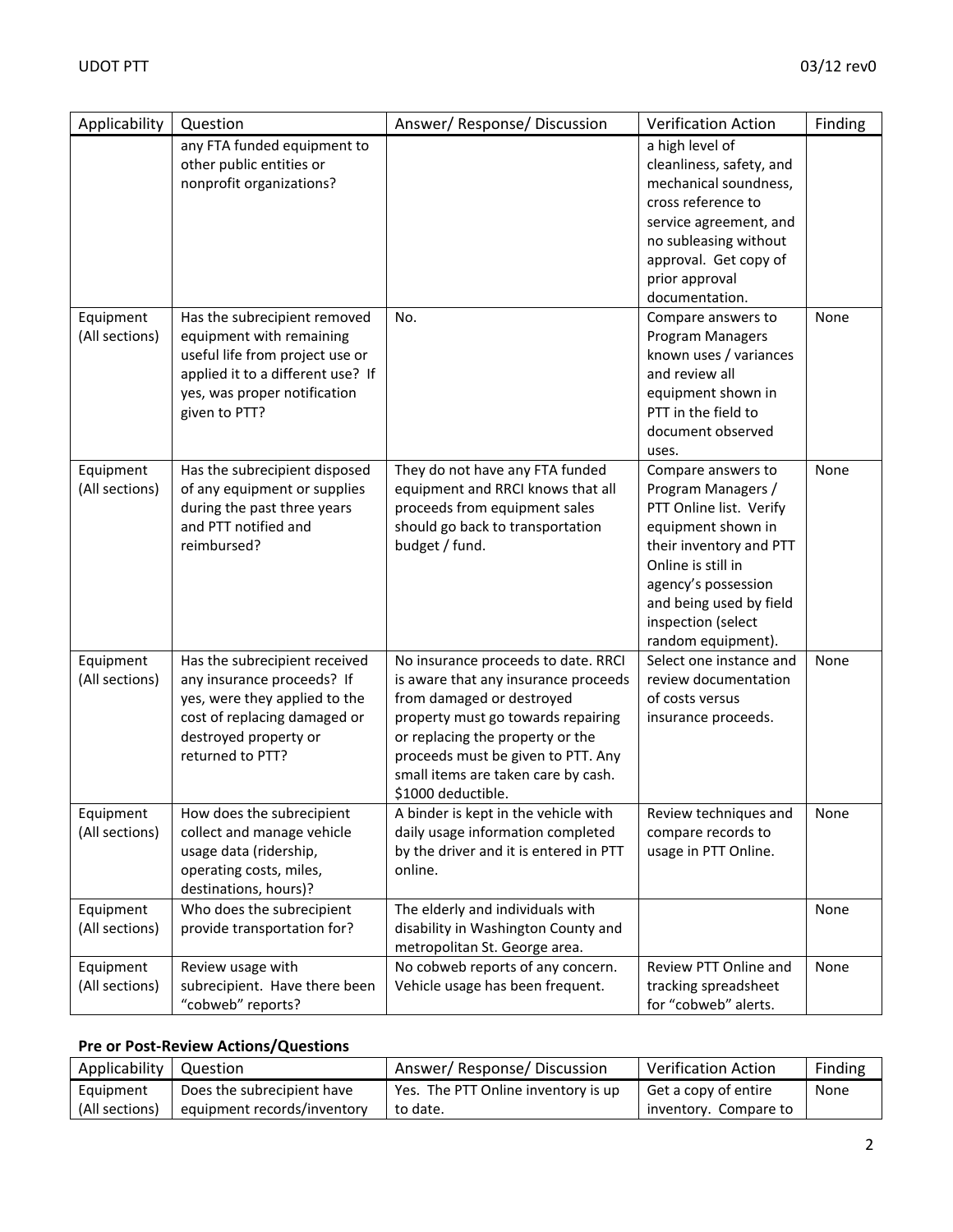| Applicability | Question                        | Answer/Response/Discussion | <b>Verification Action</b> | Finding |
|---------------|---------------------------------|----------------------------|----------------------------|---------|
|               | that provide description, I.D.  |                            | PTT Online information.    |         |
|               | number, acquisition date, cost, |                            |                            |         |
|               | Federal percentage, grant       |                            |                            |         |
|               | number, location, use and       |                            |                            |         |
|               | condition, disposition action,  |                            |                            |         |
|               | vested title, useful life?      |                            |                            |         |

| Discussion Item                 | Notes                |
|---------------------------------|----------------------|
| Discuss any potential issues or | No potential issues. |
| areas of deficiency with the    |                      |
| Program Manager                 |                      |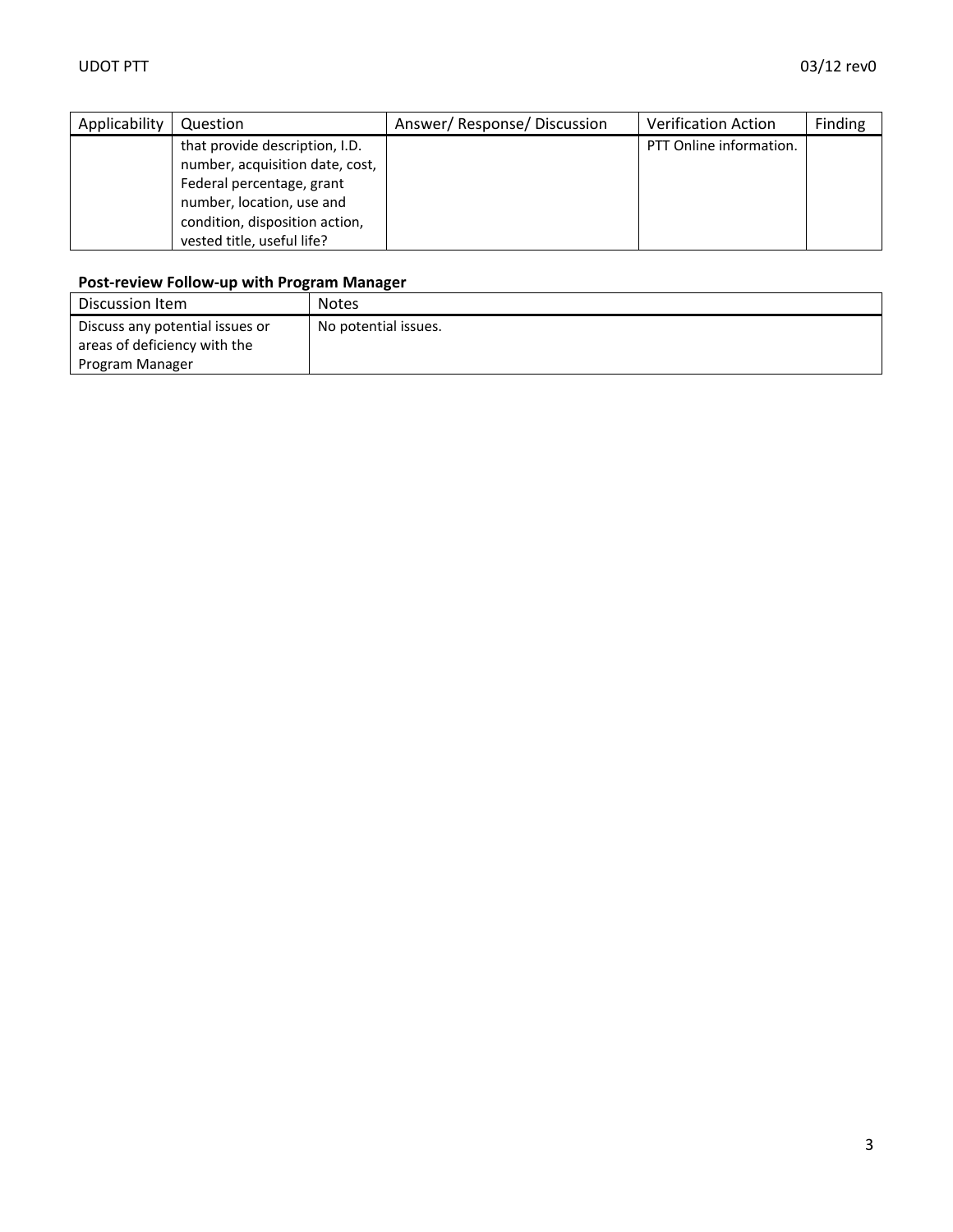# **UDOT PTT Maintenance Compliance Review Form**

Agency Name<u> Red Rock Center for Independence</u> Agency Rep Barbara Lefler, Brenda Adair<br>Review Date 01/23/2019 Review Date 01/23/2019 Reviewer Raymond Earl Number / Project Type (List all open grants) 138842 – Buy Small Bus (5310)

#### **Pre-review Meeting with Program Manager**

| Discussion Item                                                                                             | <b>Notes</b>                                                                                                                                                                                 |
|-------------------------------------------------------------------------------------------------------------|----------------------------------------------------------------------------------------------------------------------------------------------------------------------------------------------|
| Grant types/activities/amounts                                                                              | 5310 funds for new vehicle procurement providing demand responsive service; capital<br>expenses only; for a total of one contract is \$38,794 (federal share); PTT performed<br>procurement. |
| Any known issues, i.e. missing or<br>late vehicle surveillance<br>inspections or preventive<br>maintenance? | Since the last onsite visit there has been no late PM's or quarterly reports. One vehicle<br>surveillance was late that was submitted on 5/1/2017.                                           |
| Review surveillance inspections<br>and preventive maintenance<br>reports for each agency vehicle.           | Reporting has been timely except one late vehicle surveillance.                                                                                                                              |

| Applicability                                                | Question                                                                                                                                          | Answer/ Response/ Discussion                                         | <b>Verification Action</b>                                                                                                                                  | Finding |
|--------------------------------------------------------------|---------------------------------------------------------------------------------------------------------------------------------------------------|----------------------------------------------------------------------|-------------------------------------------------------------------------------------------------------------------------------------------------------------|---------|
| Vehicles (All<br>sections)                                   | Are preventive<br>maintenance checklists and<br>intervals in plan consistent<br>with manufacturer's<br>requirements?                              | Yes, they use PTT's maintenance<br>plan.                             | Compare intervals in<br>plan/checklist to<br>manufacturer's<br>requirements.<br>Compare to intervals<br>shown in PTT Online.                                | None    |
| Vehicles (All<br>sections)                                   | How does subrecipient keep<br>checklists and maximum<br>intervals updated as their<br>fleet changes?                                              | They use PTT's plan and PTT<br>updates the plan.                     |                                                                                                                                                             | None    |
| Facilities and<br>Equipment<br>Maintenance<br>(All sections) | Do the maintenance<br>requirements in the plan<br>meet the manufacturer's<br>minimum maintenance<br>requirements for<br>equipment under warranty? | Yes.                                                                 | Select random<br>facilities/equipment<br>and compare plan<br>requirements to<br>warranty<br>requirements. Make<br>sure unit of measure<br>consistent.       | None    |
| All                                                          | Is maintenance completed<br>on time and according to<br>plan?                                                                                     | No late PMs                                                          | Select some vehicles,<br>facility features, or<br>equipment and<br>compare maintenance<br>records to plan and<br>PTT Online. Go back<br>at least 12 months. | None    |
| <b>Facilities and</b><br>Equipment                           | Are facility ADA features<br>maintained according to                                                                                              | The Ricon lift was at 1406 cycles<br>and isn't due for a maintenance | Review records to see<br>if ADA features are                                                                                                                | None    |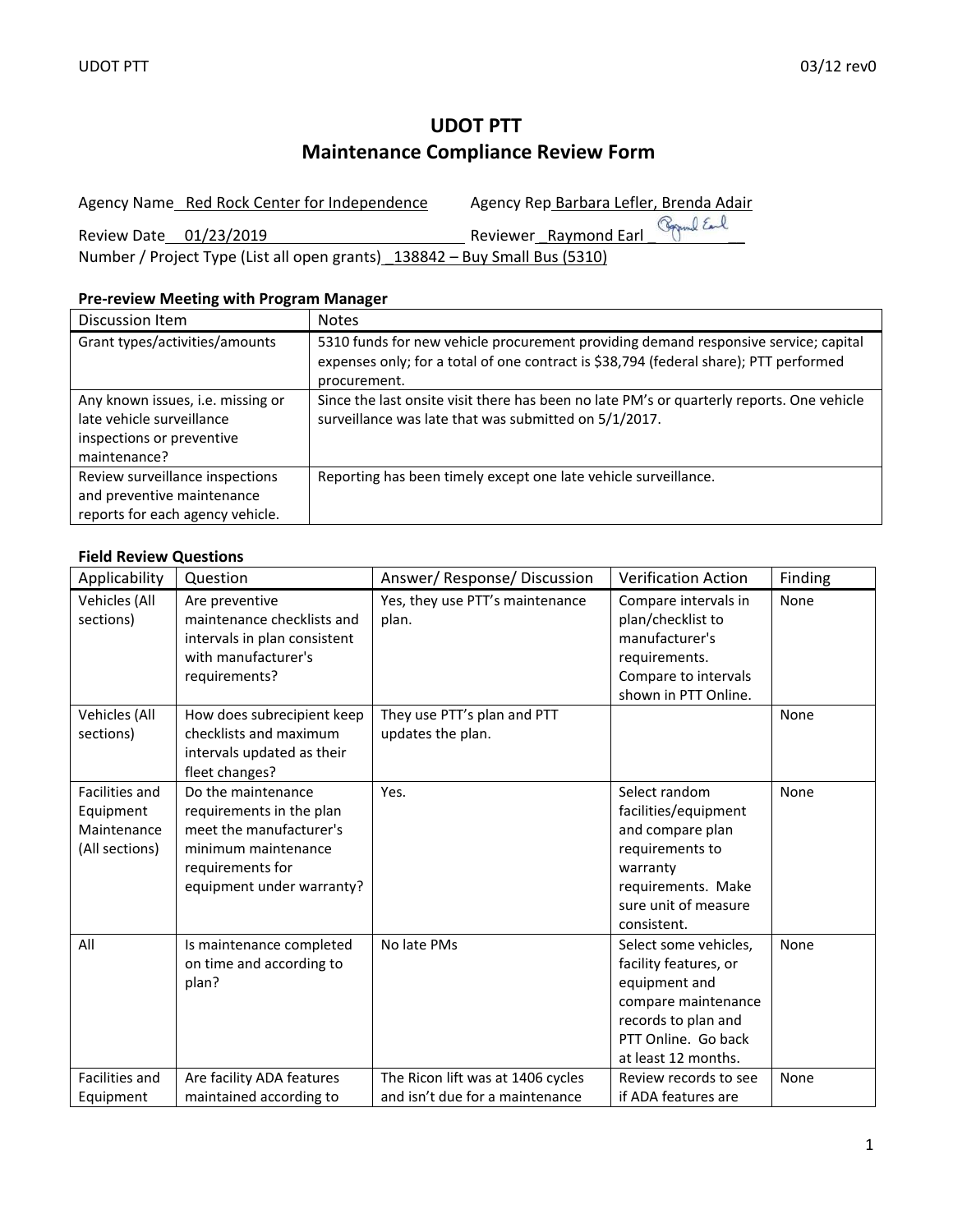| Applicability  | Question                   | Answer/Response/Discussion | <b>Verification Action</b> | Finding |
|----------------|----------------------------|----------------------------|----------------------------|---------|
| Maintenance    | plan requirements?         | until 1800 cycles.         | maintained and             |         |
| (All sections) |                            |                            | operating and              |         |
|                |                            |                            | compare frequency to       |         |
|                |                            |                            | plan/manufacturer's        |         |
|                |                            |                            | requirements. Can          |         |
|                |                            |                            | also interview             |         |
|                |                            |                            | personnel responsible      |         |
|                |                            |                            | for maintaining ADA        |         |
|                |                            |                            | features.                  |         |
| Vehicles (All  | Are pre-trip inspections   | Yes.                       | Get copies of              | None    |
| sections)      | current for previous three |                            | inspections and            |         |
|                | months?                    |                            | compare to PTT             |         |
|                |                            |                            | Online usage dates.        |         |
| Vehicles (All  | Are vehicle surveillance   | Yes                        | Complete vehicle           | None    |
| sections)      | inspections completed and  |                            | surveillance inspection    |         |
|                | accurate?                  |                            | on site with               |         |
|                |                            |                            | subrecipient and           |         |
|                |                            |                            | compare to last            |         |
|                |                            |                            | inspection submitted       |         |
|                |                            |                            | in PTT Online.             |         |

| Applicability                                                | Question                                                                                                                                                                                                  | Answer/Response/Discussion                                                                       | <b>Verification Action</b>                                                                                               | Finding |
|--------------------------------------------------------------|-----------------------------------------------------------------------------------------------------------------------------------------------------------------------------------------------------------|--------------------------------------------------------------------------------------------------|--------------------------------------------------------------------------------------------------------------------------|---------|
| Vehicles (All<br>sections)                                   | Does the subrecipient have a<br>written maintenance plan?<br>Does it address ADA<br>features?                                                                                                             | Yes, they use PTT's plan and it<br>does address ADA features.                                    | Get a copy of the most<br>current plan.                                                                                  | None    |
| Facilities and<br>Equipment<br>Maintenance<br>(All sections) | Does the maintenance plan<br>include FTA funded facilities<br>and equipment?                                                                                                                              | No facilities included because no<br>facilities funded. It does include<br>all funded equipment. | Get a copy of the most<br>current plan and note<br>specific<br>facilities/equipment pieces<br>to review in the field.    | None    |
|                                                              | Does the plan<br>a)<br>outline a record<br>keeping system for<br>facility and<br>equipment<br>maintenance?<br>What is it?                                                                                 | $N-A$                                                                                            |                                                                                                                          | None    |
|                                                              | Does the<br>b)<br>maintenance plan<br>for facilities and<br>equipment address<br>ADA features?                                                                                                            | $N-A$                                                                                            |                                                                                                                          | None.   |
| <b>Warranty (All</b><br>sections)                            | Does the subrecipient have<br>equipment under warranty?<br>If so, does the subrecipient<br>have a warranty recovery<br>plan and does it include a<br>system for identifying<br>warranty claims, recording | Most warranties are expired for<br>this vehicle due to its age.                                  | Get a copy of the recovery<br>plan. Get copies of recent<br>claims and compare claims<br>submitted to claims<br>settled. | None    |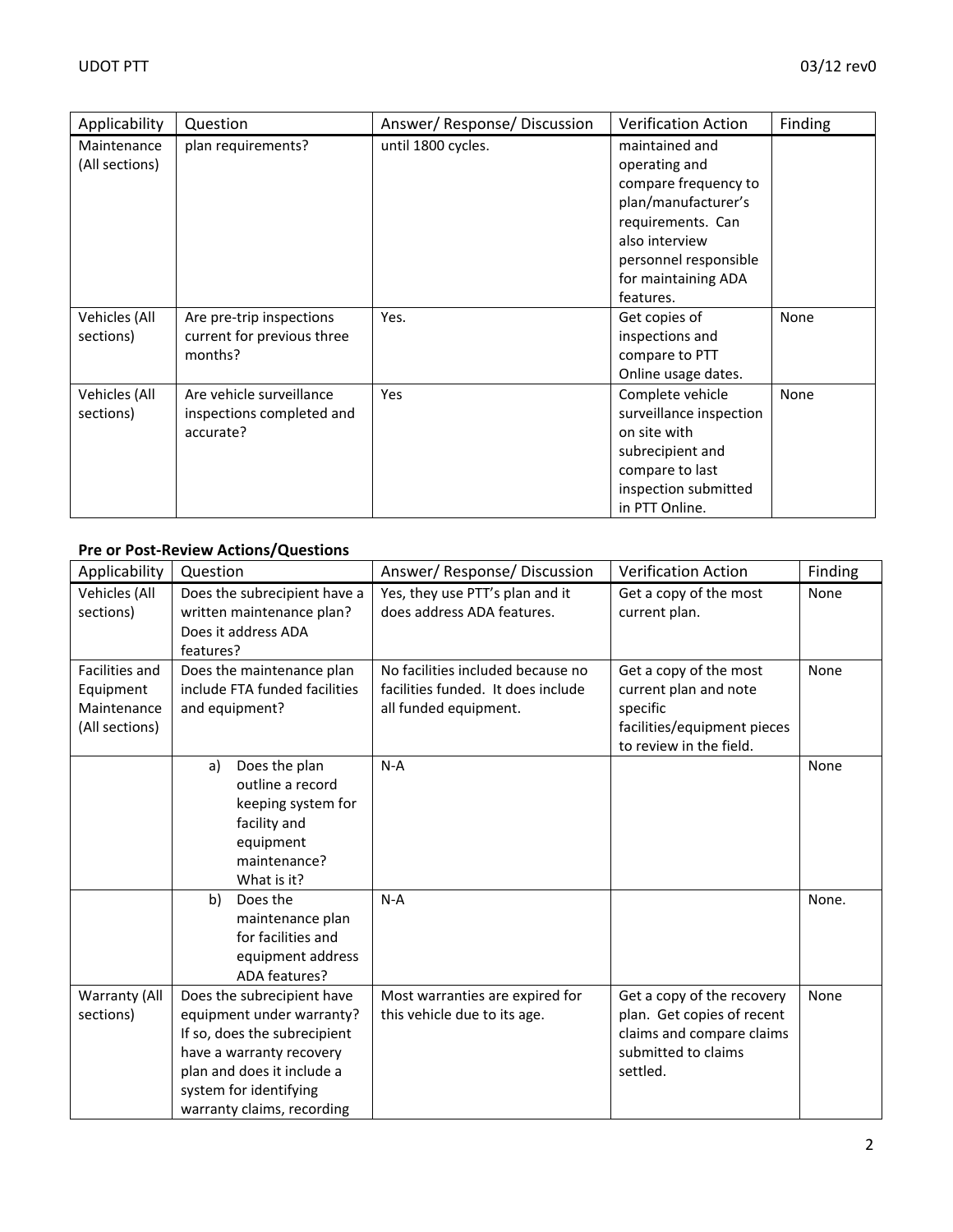| Applicability   Question |                              | Answer/ Response/ Discussion | Verification Action | Finding |
|--------------------------|------------------------------|------------------------------|---------------------|---------|
|                          | claims, and enforcing claims |                              |                     |         |
|                          | against the manufacturer?    |                              |                     |         |

| Discussion Item                                                 | <b>Notes</b>         |
|-----------------------------------------------------------------|----------------------|
| Discuss any potential issues or<br>areas of deficiency with the | No potential issues. |
| Program Manager                                                 |                      |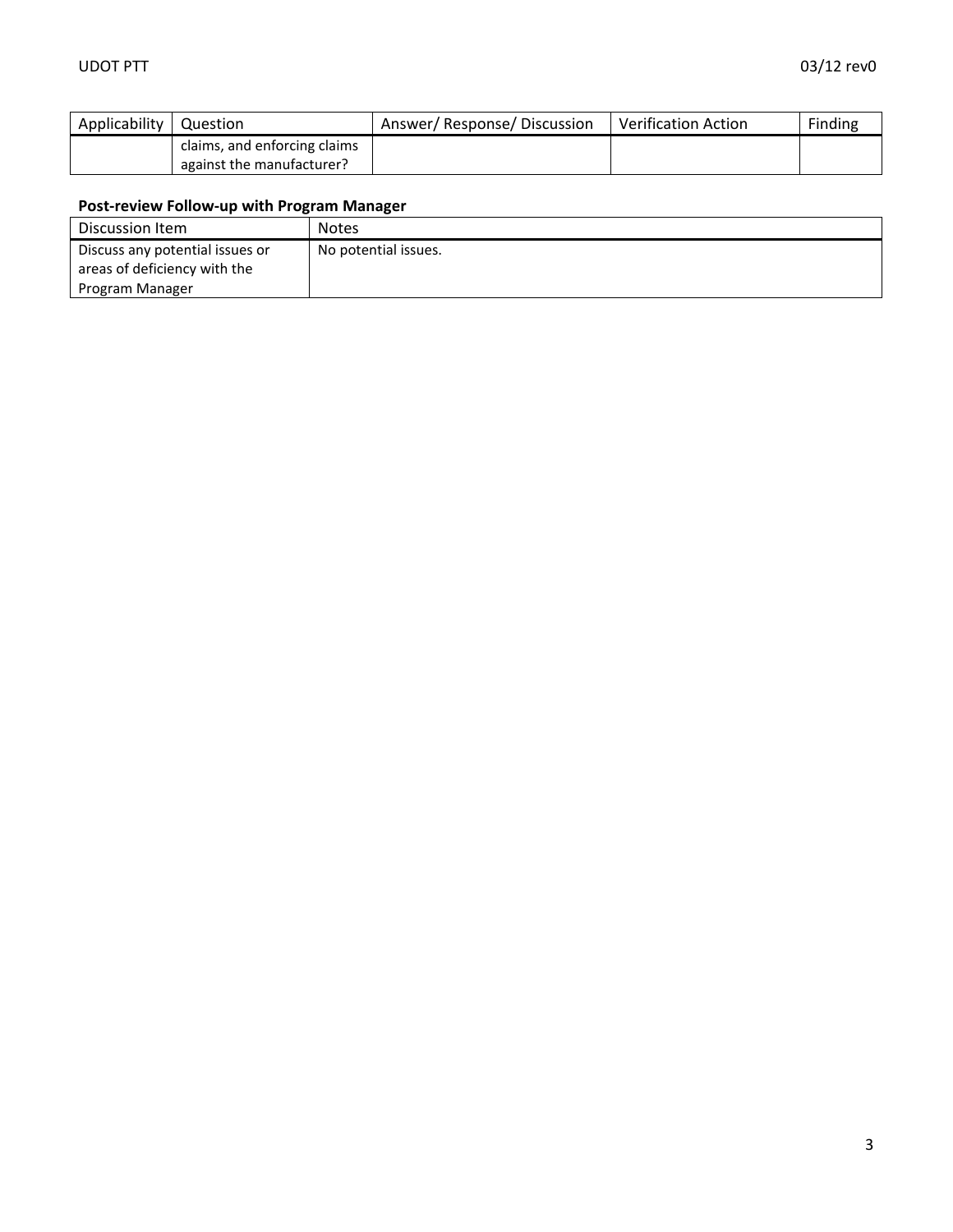



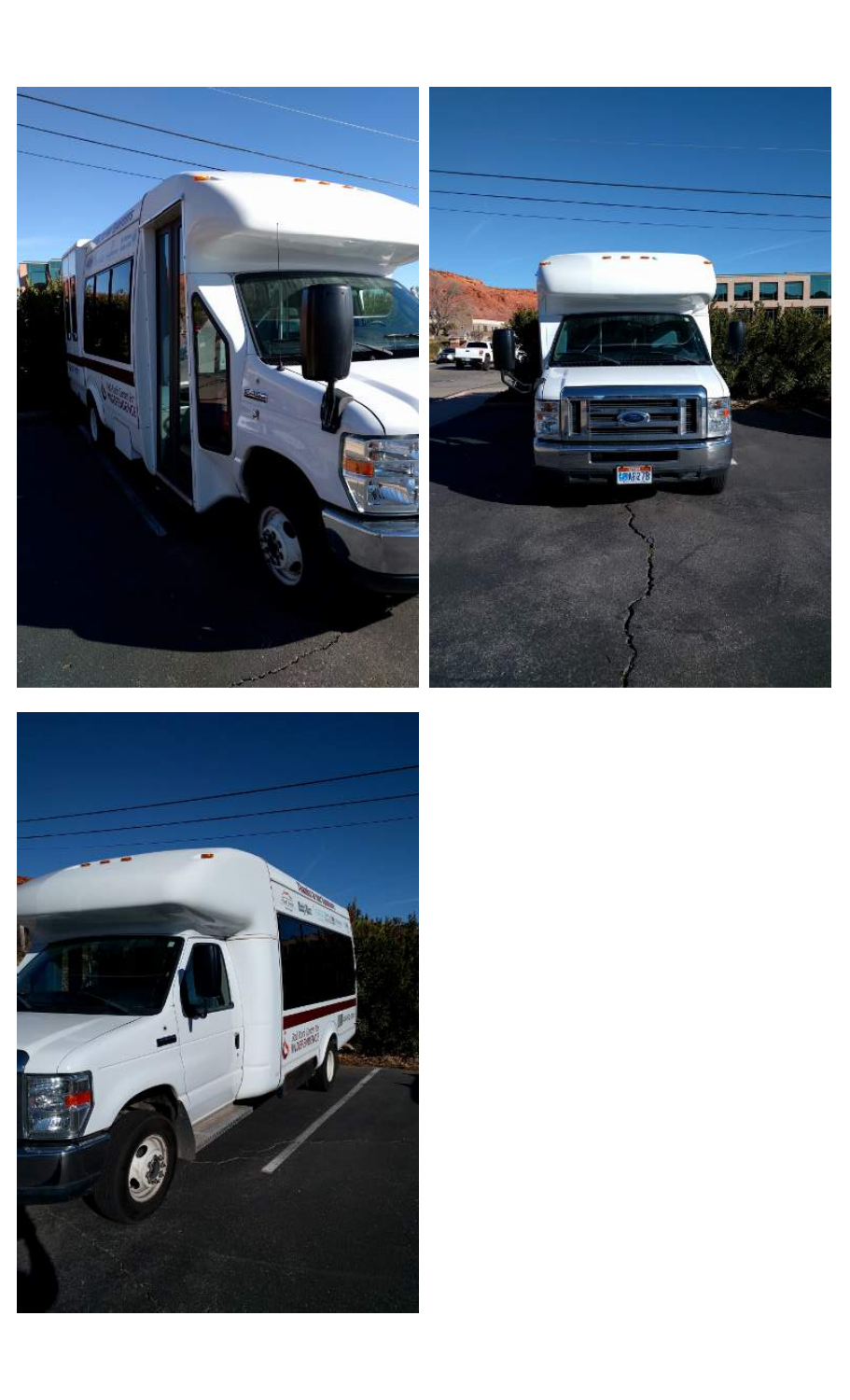

#### **VEHICLE SURVEILLANCE INSPECTION**

DATE:

 $010$ 

Red Rack Center For Interpending)  $RRC$ **TRANSPORTATION PROVIDER NAME:** 

| Make    | Vehicle Year | (last 4 digits)<br>V.I.N. | <b>Plate Number</b> | Odometer |
|---------|--------------|---------------------------|---------------------|----------|
| $-9f''$ |              |                           |                     |          |
|         |              |                           | _____               |          |

Documents kept in vehicle (please check if present) \*Registration  $\mathbb{F}^*$  \*Insurance Card  $\mathbb{F}^*$  > DMV Inspection Sticker  $\Box$ 

All items must be inspected. If an item is not applicable to this vehicle, place "N/A" in the adjacent box. Check " $\checkmark$ " appropriate box  $P = Pass$   $F = Fail$ # = number of days to correct failure

| <b>EXTERIOR</b>             | P                        |        | <b>SAFETY EQUIPMENT</b>     |   |           | <b>INTERIOR</b>        | D   |          |
|-----------------------------|--------------------------|--------|-----------------------------|---|-----------|------------------------|-----|----------|
| Body damage                 |                          |        | Triangles (3)               |   |           | <b>Mirrors</b>         |     |          |
| Windows                     |                          |        | First Aid Kit               |   |           | Lights                 | سنة |          |
| *2 Outside Mirrors          |                          |        | Blood Borne Pathogen Kit    |   | 3         | Horn                   |     |          |
| Reflector/marker/clearance  |                          |        | Seat Belt Cutter            |   | 5         | <b>Seats</b>           |     | $\sim$   |
| *Turn Signals               |                          |        | <b>Fire Extinguisher</b>    |   | $\supset$ | *Seat Belts            |     |          |
| *Four Way Flashers          |                          |        | Rear Door Buzzer            |   | 3         | AC/Heat/Defroster      |     | $\sim$   |
| *Tires front 4/32 rear 2/32 | ✓                        |        | <b>Exit Windows/Buzzers</b> | ╾ | 3         | *Wipers                |     |          |
| *Headlights high and low    | ン                        |        | Roof Hatch                  |   | 3         | Gauges and Indicators  | ت   | $\sim$   |
| *Parking lights             | $\overline{\phantom{a}}$ | 0      |                             |   |           | *Brakes (Foot/Parking) |     |          |
| *Brake lights               | ے                        | 0      |                             |   |           | Cleanliness            |     | $\Omega$ |
| <b>Cleanliness</b>          |                          | $\sim$ |                             |   |           |                        |     |          |

| <b>SIGNAGE</b>                     |   |   | LIFT                                    |   |             | <b>SECUREMENTS</b>   | Ð |   |
|------------------------------------|---|---|-----------------------------------------|---|-------------|----------------------|---|---|
| Buckle Up (or equivalent)          |   | 5 | *Interlocks                             |   | $\bf{0}$    | *Belt (4 or 8 floor) |   | 0 |
| <b>Emergency Exits</b>             |   |   | Level Platform                          |   | $\sim$<br>ت | *Lap Belt            |   |   |
| <b>Lift Operating Instructions</b> |   | э | Lift Light                              |   |             | *Shoulder Belt       |   |   |
| Vehicle Height                     |   | ٠ | *Electric Wires (cut, frayed)           | ✓ | 0           |                      |   |   |
| <b>Title VI Poster</b>             |   |   | *Hand Pump                              |   | $\bf{0}$    |                      |   |   |
| <b>LEP Information Available</b>   | ✓ |   | Hand Rails on Lift (2)                  |   |             |                      |   |   |
|                                    |   |   | Lift Cycle Counter Value = 14 3/1 Ricon |   |             |                      |   |   |

| <b>Comments and Observations of Inspector:</b> |  |
|------------------------------------------------|--|
|                                                |  |
|                                                |  |

Items that are \*bolded may be placed out of service for failing inspection. The vehicle may not be returned to service until defect is repaired and the Agency Administrator is notified of the repairs. Body damage depending on severity should be repaired as soon as possible.

**Agency Administrator:** 

Name: Signature:

Inspector: Name: Signature:

This document can be completed by agency personnel and is a tool for you to monitor the maintenance source you are using. Inspections are to be performed on April 1 and October 1 and the completed inspection entered into PTT Online at: https://www.udot.utah.gov/public/ptt/f?p=131:101:1166169282072515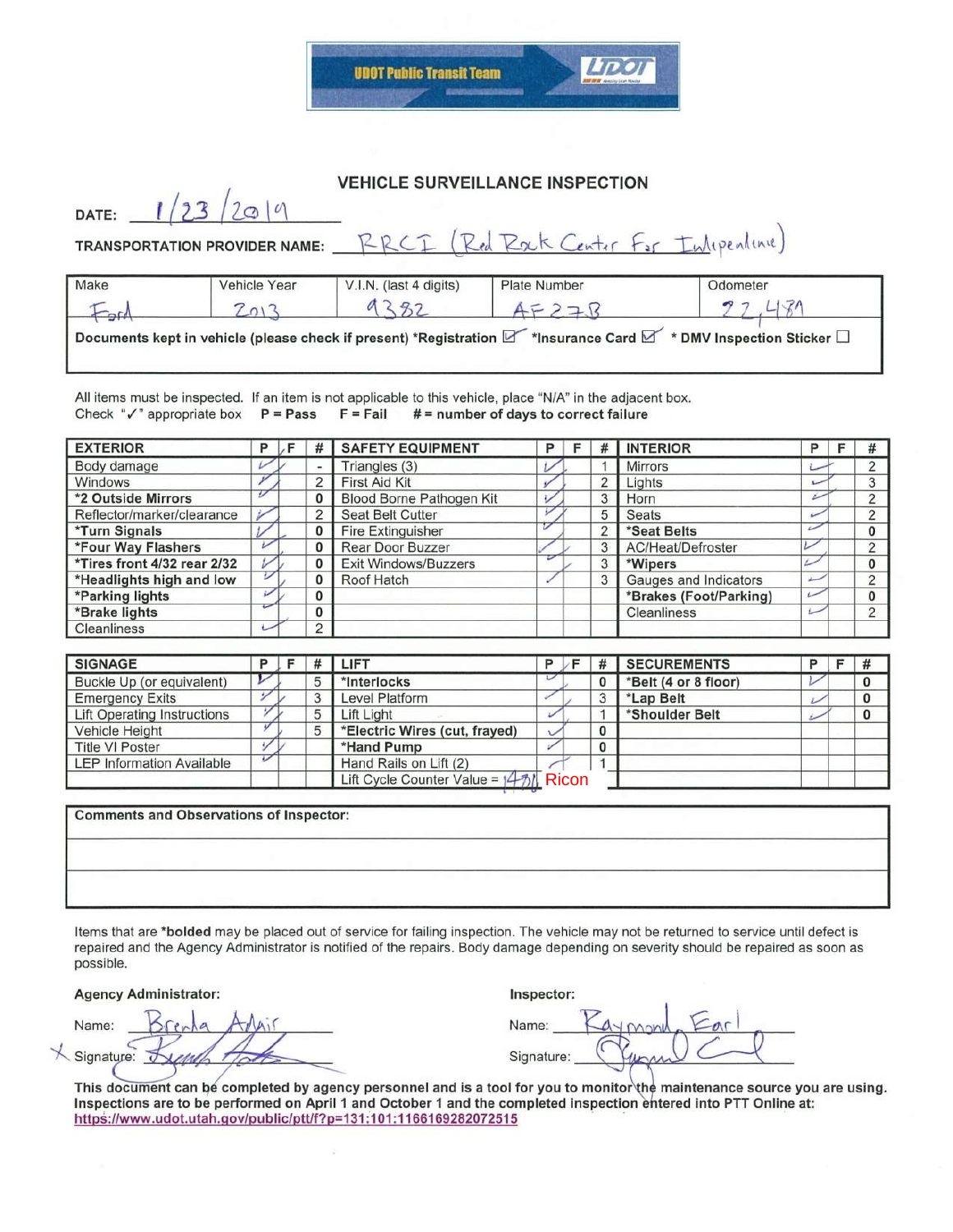# **UDOT PTT Title VI and EEO Compliance Review Form**

Agency Name<u> Red Rock Center for Independence</u> Agency Rep Barbara Lefler, Brenda Adair<br>Review Date 01/23/2019 Review Date 01/23/2019 Reviewer \_Raymond Earl Number / Project Type (List all open grants) 138842 – Buy Small Bus (5310)

#### **Pre-review Meeting with Program Manager**

| Discussion Item                     | <b>Notes</b>                                                                                                                                                                                 |
|-------------------------------------|----------------------------------------------------------------------------------------------------------------------------------------------------------------------------------------------|
| Grant types/activities/amounts      | 5310 funds for new vehicle procurement providing demand responsive service; capital<br>expenses only; for a total of one contract is \$38,794 (federal share); PTT performed<br>procurement. |
| Any known issues, i.e. complaints,  | No known issues.                                                                                                                                                                             |
| missing Title VI information, etc.? |                                                                                                                                                                                              |
| Does the subrecipient meet the      | \$1,000,000 in capital or operating or \$250,000 in planning and over 50 transit-related                                                                                                     |
| minimum thresholds for EEO          | employees; all construction over \$10,000 requires EEO compliance: No.                                                                                                                       |
| requirements? If yes, do we have    |                                                                                                                                                                                              |
| an EEO plan from them? Has civil    |                                                                                                                                                                                              |
| rights reviewed the plan?           |                                                                                                                                                                                              |

| Applicability | Question                                                                                                                                          | Answer/ Response/ Discussion                                   | Verification<br>Action                                                                                             | Finding |
|---------------|---------------------------------------------------------------------------------------------------------------------------------------------------|----------------------------------------------------------------|--------------------------------------------------------------------------------------------------------------------|---------|
| All           | How does the subrecipient<br>notify the public of its right<br>under Title VI?                                                                    | Updated posters in bus and in center<br>and on website.        | Review actual<br>notifications in the<br>field (vehicles and<br>facilities). Take<br>pictures of<br>notifications. | None    |
| All           | Is the notification in an open<br>area available to the public 24<br>hours / day and in all vehicles?                                             | Yes                                                            |                                                                                                                    | None    |
| All           | Does the notification include a<br>statement that the<br>subrecipient operates without<br>regard to race, color, and<br>national origin?          | Yes                                                            |                                                                                                                    | None    |
| All           | Does the notification include a<br>procedure the public should<br>follow to request information<br>on the subrecipient's Title VI<br>obligations? | Yes                                                            |                                                                                                                    | None    |
| All           | Does the notification include<br>the complaint procedure and<br>where complaint forms are<br>available?                                           | Yes                                                            |                                                                                                                    | None    |
| All           | Does the subrecipient identify,<br>investigate, and track Title VI<br>complaints? Does the                                                        | Yes, they will but have had no Title VI<br>complaints to date. | Discuss process<br>and review<br>method of                                                                         | None    |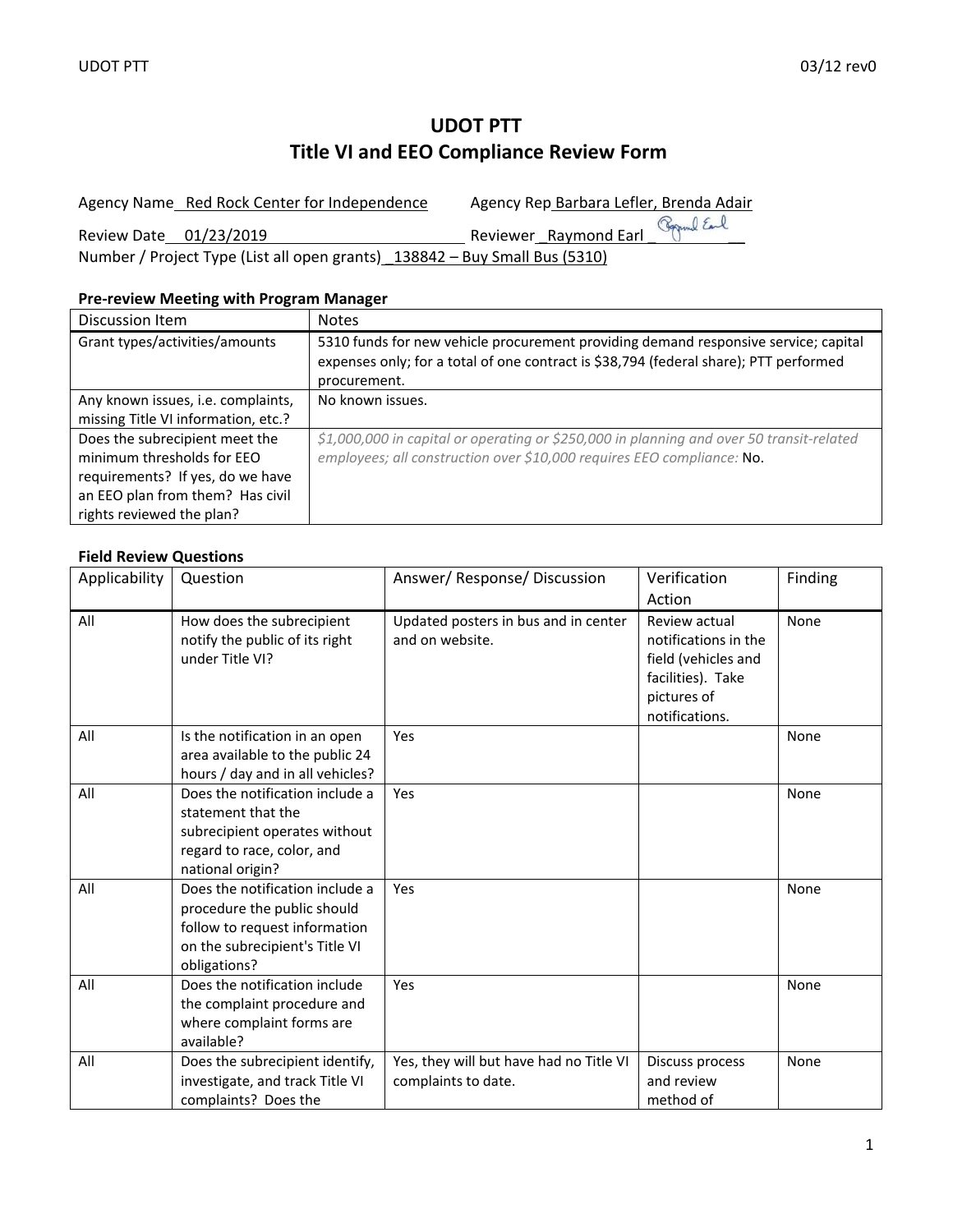| Applicability | Question                                                                                                                      | Answer/Response/Discussion                                                                                                                                                                                                                                        | Verification<br>Action                                                  | Finding |
|---------------|-------------------------------------------------------------------------------------------------------------------------------|-------------------------------------------------------------------------------------------------------------------------------------------------------------------------------------------------------------------------------------------------------------------|-------------------------------------------------------------------------|---------|
|               | procedure include a<br>mechanism to distinguish and<br>track Title VI complaints<br>versus other complaints?                  |                                                                                                                                                                                                                                                                   | tracking, i.e. logs,<br>database, etc.                                  |         |
| All           | What steps does the<br>subrecipient take to ensure<br>meaningful access to the<br>program is provided for LEP<br>individuals? | Red Rock Center for Independence<br>has completed the 4-factor analysis<br>as part of their recently approved<br>updated Title VI plan. LEP cards are<br>in the bus and they have trained staff<br>to assist individuals with limited<br>English speaking skills. | Review steps /<br>methods in field to<br>verify the steps<br>discussed. | None    |

| Applicability | Question                                                                                                                                        | Answer/Response/Discussion                                                      | <b>Verification Action</b>                                                                                                                                        | Finding |
|---------------|-------------------------------------------------------------------------------------------------------------------------------------------------|---------------------------------------------------------------------------------|-------------------------------------------------------------------------------------------------------------------------------------------------------------------|---------|
| All           | Has the subrecipient analyzed<br>how the four factors in the<br>DOT LEP guidance apply to<br>their program and activities?<br>Four factors are: | speak cards on bus.                                                             | Review four-factor<br>analysis<br>documentation. Verify<br>it covers four factors<br>noted below.                                                                 | None    |
| All           | Review the status of current<br>pending complaints to ensure<br>procedures are being followed.                                                  | No complaints are currently known<br>about. UDOT is not aware of any<br>either. | Get copy and review<br>None<br>pending complaints<br>and compare to the<br>compliant procedure.<br>Also make sure the PTT<br>was notified of these<br>complaints. |         |

| Discussion Item                 | <b>Notes</b>                                                                          |
|---------------------------------|---------------------------------------------------------------------------------------|
| Discuss any potential issues or | No potential issues. A Title VI update will be needed by November 2019, which is 3    |
| areas of deficiency with the    | years since the inception of your Title VI plan. UDOT will provide guidance on how to |
| Program Manager                 | make the update.                                                                      |